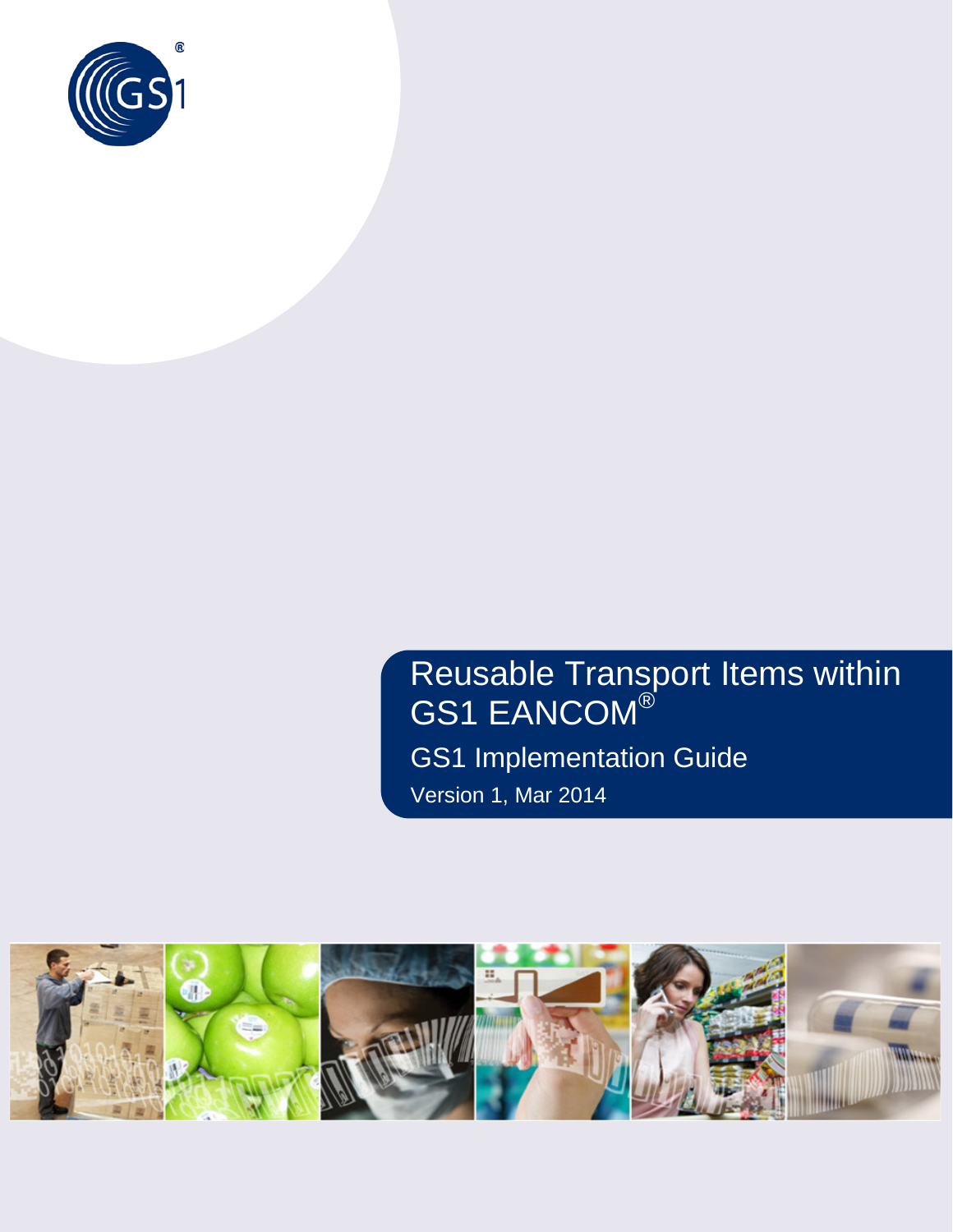



© GS1 AISBL All rights reserved. GS1 Global Office Avenue Louise 326, bte 10 B-1050 Brussels, Belgium

## **Disclaimer**

WHILST EVERY EFFORT HAS BEEN MADE TO ENSURE THAT THE GUIDELINES TO USE THE GS1 STANDARDS CONTAINED IN THE DOCUMENT ARE CORRECT, GS1 AND ANY OTHER PARTY INVOLVED IN THE CREATION OF THE DOCUMENT HEREBY STATE THAT THE DOCUMENT IS PROVIDED WITHOUT WARRANTY, EITHER EXPRESSED OR IMPLIED, REGARDING ANY MATTER, INCLUDING BUT NOT LIMITED TO THE OF ACCURACY, MERCHANTABILITY OR FITNESS FOR A PARTICULAR PURPOSE, AND HEREBY DISCLAIM ANY AND ALL LIABILITY, DIRECT OR INDIRECT, FOR ANY DAMAGES OR LOSS RELATING TO OR RESULTING FROM THE USE OF THE DOCUMENT. THE DOCUMENT MAY BE MODIFIED, SUBJECT TO DEVELOPMENTS IN TECHNOLOGY, CHANGES TO THE STANDARDS, OR NEW LEGAL REQUIREMENTS. SEVERAL PRODUCTS AND COMPANY NAMES MENTIONED HEREIN MAY BE TRADEMARKS AND/OR REGISTERED TRADEMARKS OF THEIR RESPECTIVE COMPANIES.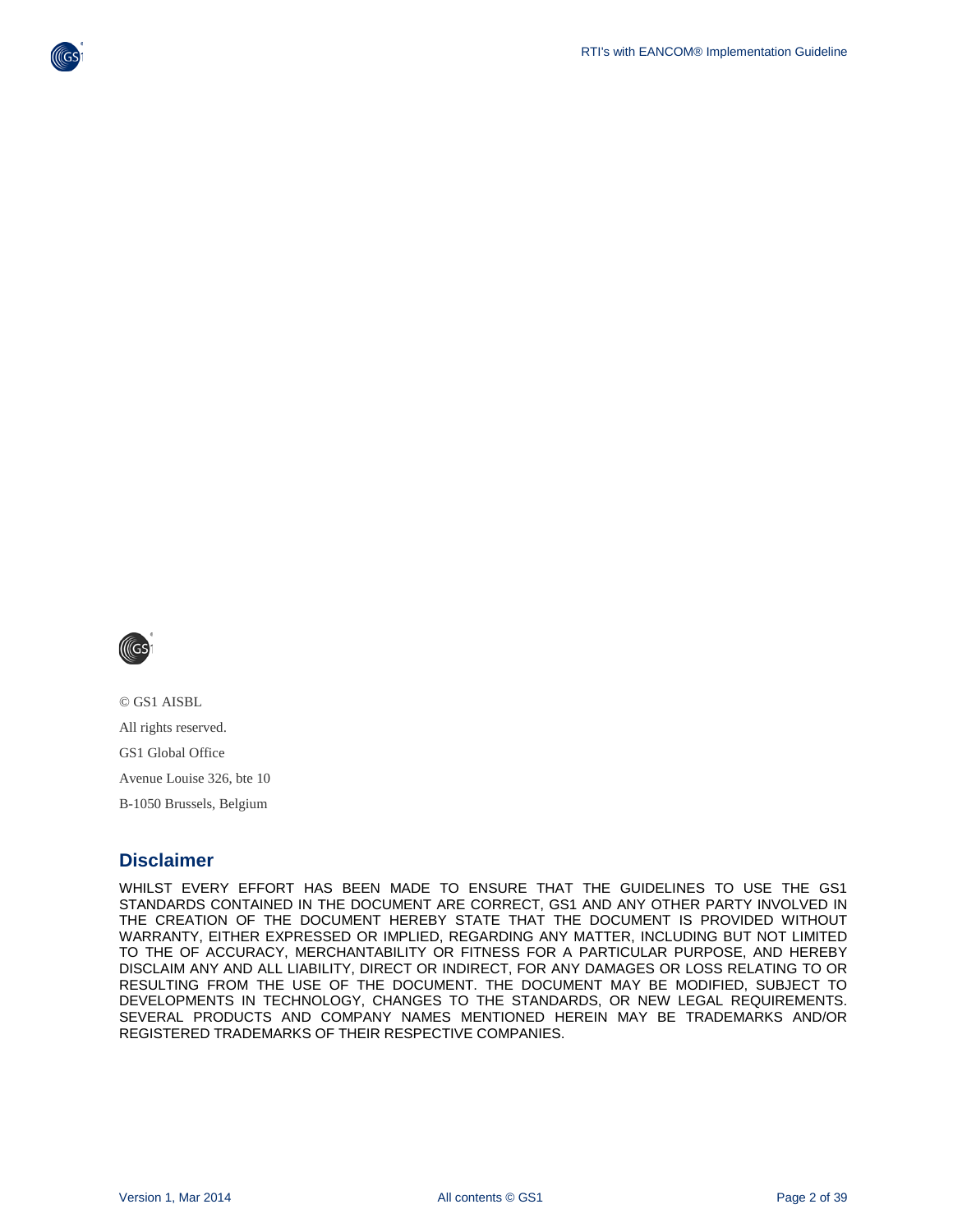

# **Document Summary**

| Document Item                 | <b>Current Value</b>                                                                                                                                                                                      |
|-------------------------------|-----------------------------------------------------------------------------------------------------------------------------------------------------------------------------------------------------------|
| Document Title                | Reusable Transport Items within GS1 EANCOM® Implementation Guide                                                                                                                                          |
| Date Last Modified            | November 2013                                                                                                                                                                                             |
| <b>Current Document Issue</b> | Version 1                                                                                                                                                                                                 |
| <b>Status</b>                 | Final draft                                                                                                                                                                                               |
| Document Description          | RTI management Guideline with eCom messages.                                                                                                                                                              |
|                               | This document gives recommendation on the use of EANCOM <sup>®</sup> messages for RTI<br>management.                                                                                                      |
|                               | This GS1 Global Implementation Guide does replace the "Guideline for the<br>Management of Reusable Transport Items (RTIs) with eCom messages" Version 3.0<br>published by GS1 in Europe in December 2011. |

## **Contributors**

| Organisation               |
|----------------------------|
| GS1 in Europe              |
| GS1 Austria                |
| GS1 Belgium and Luxembourg |
| GS1 France                 |
| GS1 Germany                |
| GS1 Hungary                |
| GS1 Sweden                 |
| GS1 Switzerland            |
| GS1 UK                     |
| <b>GEFCO</b>               |
| <b>LPR</b>                 |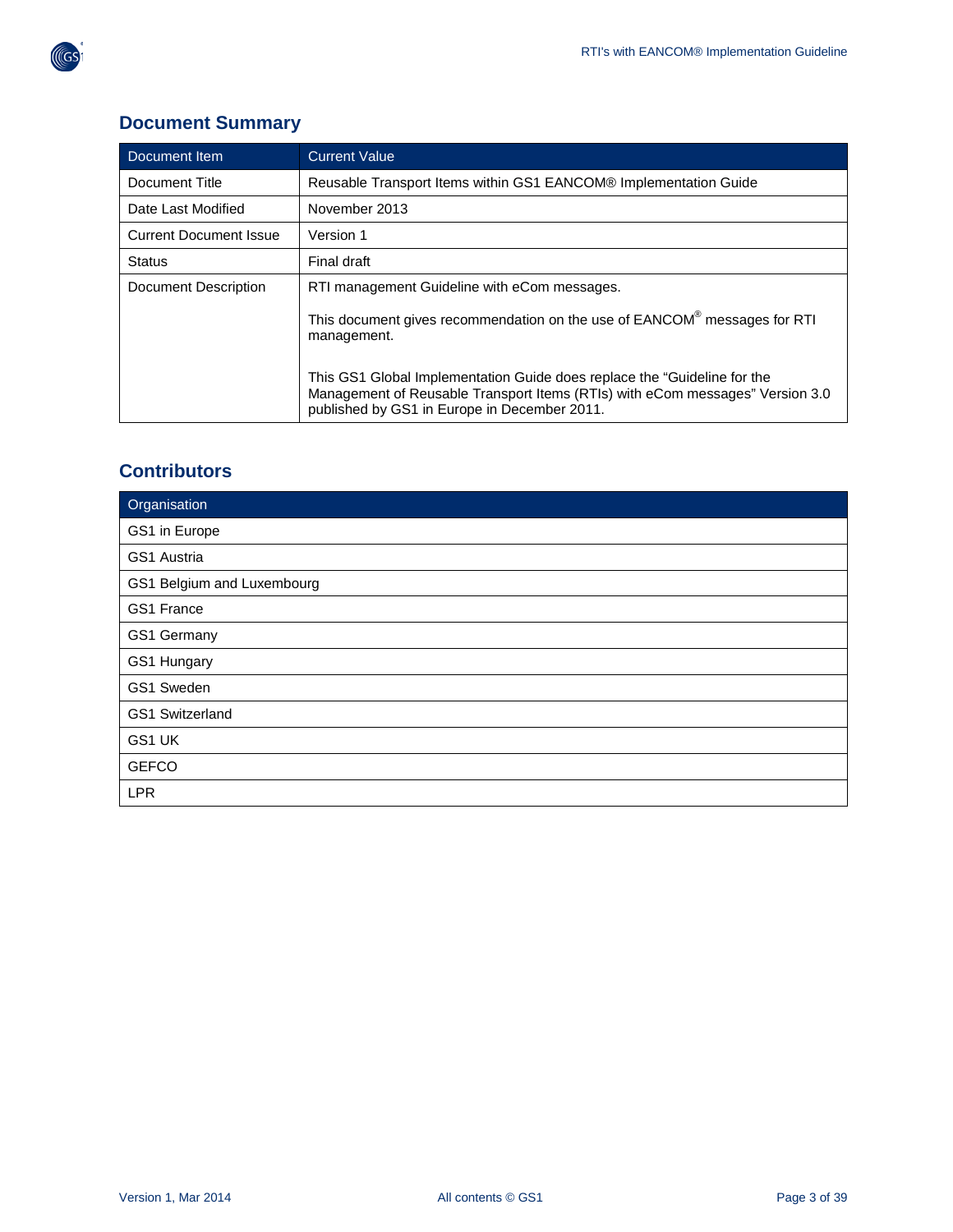

| <b>Issue No.</b> | Date of Change | Changed By             | Summary of Change                                                            |
|------------------|----------------|------------------------|------------------------------------------------------------------------------|
|                  | November 2013  | <b>Richard Chresta</b> | <b>First Draft</b>                                                           |
|                  |                |                        | Transmission from the European<br>Guideline into the GS1 Global<br>Template. |
|                  |                |                        | Sections $8.2 + 8.3$ :                                                       |
|                  |                |                        | GIN-Segments, Codelist 7405:                                                 |
|                  |                |                        | Code "RTN" replaced by Code "DA"                                             |
|                  |                |                        | Sections $8.3 + 8.4$ :                                                       |
|                  |                |                        | Code "RTS" replaced by Code "DB"                                             |
|                  |                |                        | Section 8.4:                                                                 |
|                  |                |                        | Code "XZ5" replaced by Code "SUE"                                            |

# **Log of Changes in Issue 1**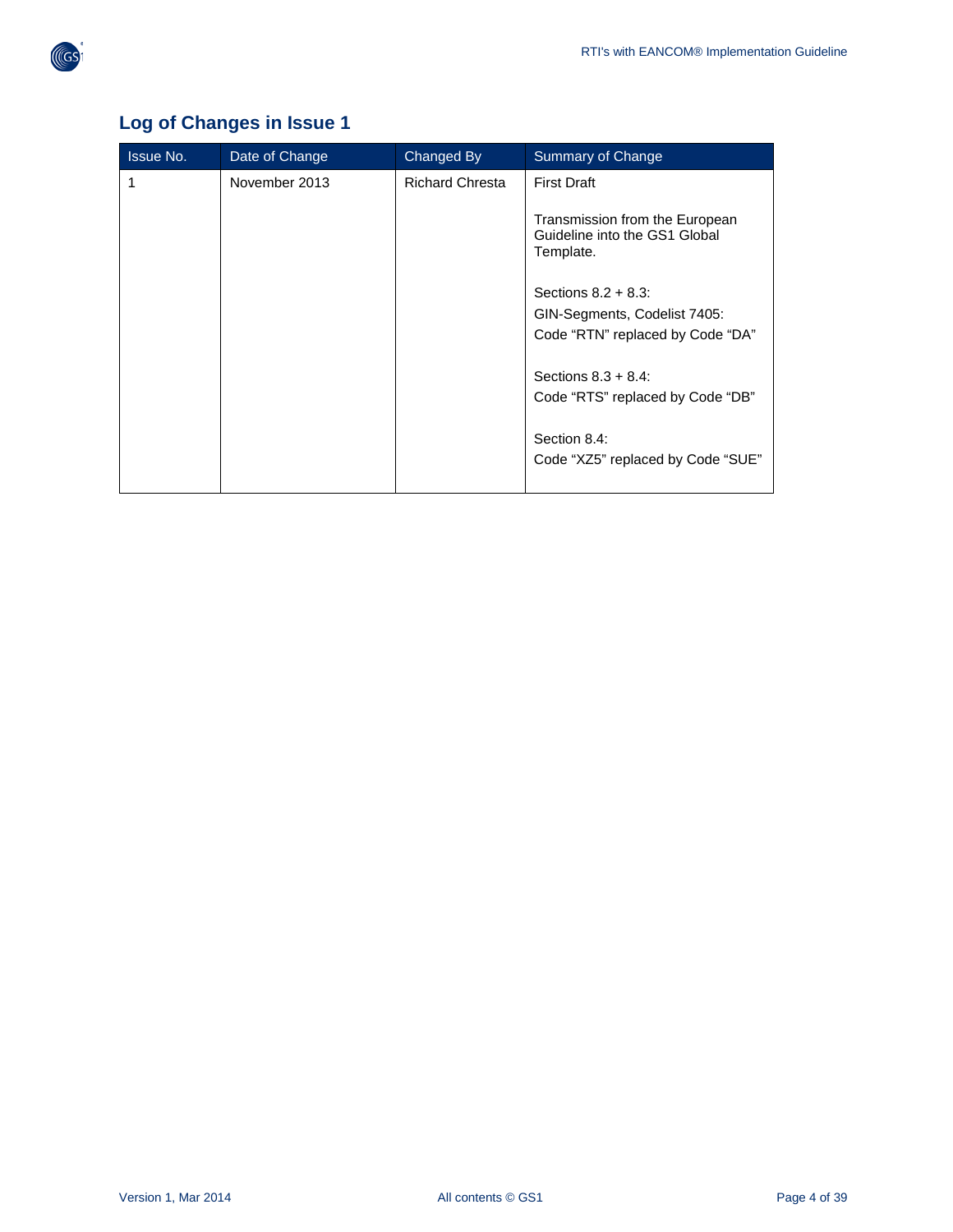

| 1. |        |  |
|----|--------|--|
|    | 1.1.   |  |
| 2. |        |  |
| 3. |        |  |
|    | 3.1.   |  |
|    | 3.2.   |  |
|    | 3.3.   |  |
|    | 3.4.   |  |
|    | 3.5.   |  |
|    | 3.6.   |  |
| 4. |        |  |
| 5. |        |  |
|    | 5.1.   |  |
|    | 5.1.1. |  |
|    | 5.1.2. |  |
|    | 5.2.   |  |
|    | 5.2.1. |  |
|    | 5.2.2. |  |
|    | 5.2.3. |  |
|    | 5.2.4. |  |
|    | 5.2.5. |  |
|    | 5.2.6. |  |
|    | 5.3.   |  |
| 6. |        |  |
| 7. |        |  |
|    | 7.1.   |  |
|    |        |  |
|    | 7.1.2. |  |
|    | 7.2.   |  |
|    | 7.2.1. |  |
|    | 7.2.2. |  |
|    | 7.3.   |  |
|    |        |  |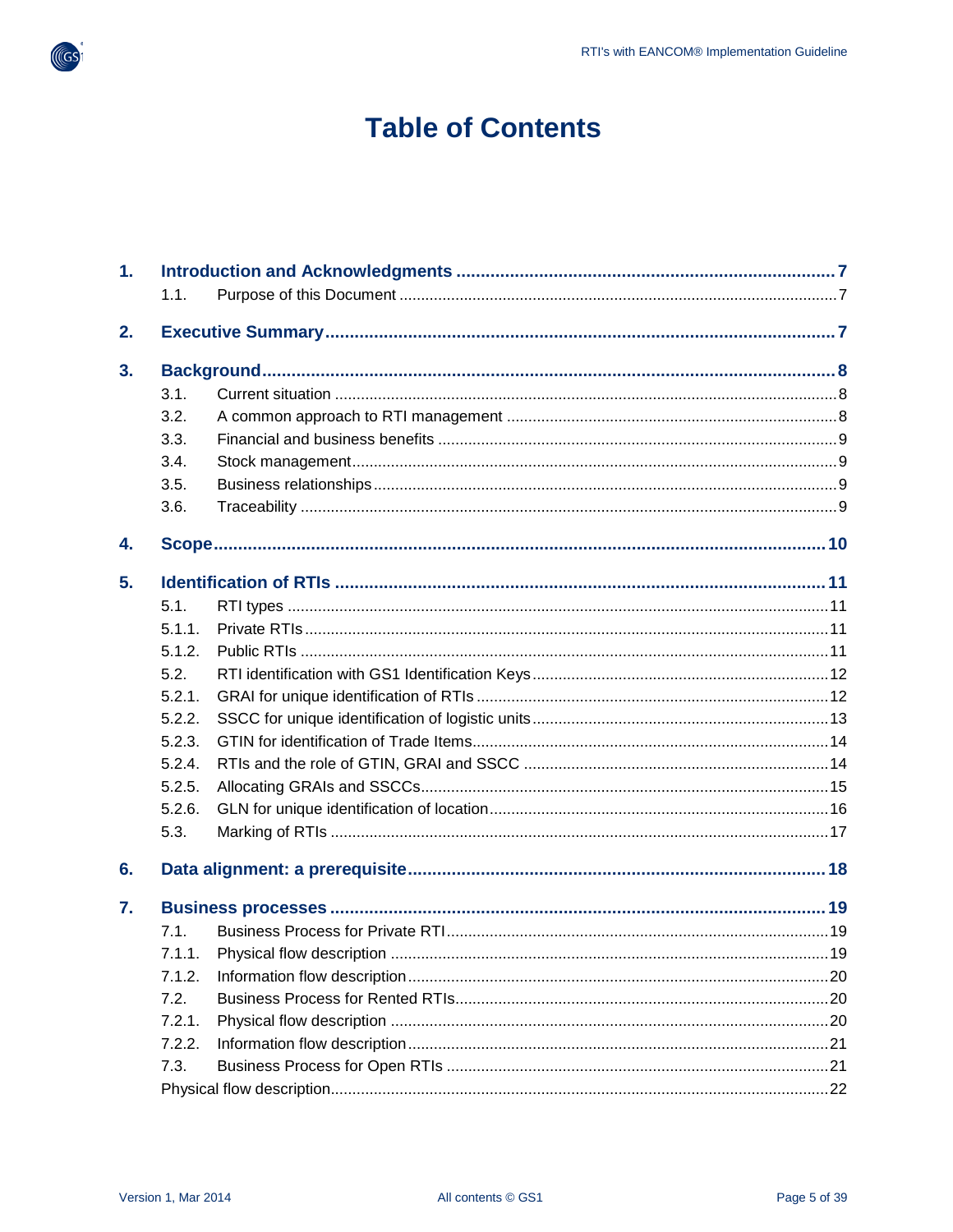

|     | 7.3.1. |  |
|-----|--------|--|
|     | 7.3.2. |  |
|     | 7.3.3. |  |
|     | 7.4.   |  |
| 8.  |        |  |
|     | 8.1.   |  |
|     | 8.2.   |  |
|     | 8.2.1. |  |
|     | 8.2.2. |  |
|     | 8.3.   |  |
|     | 8.3.1. |  |
|     | 8.3.2. |  |
|     | 8.4.   |  |
|     | 8.4.1. |  |
|     | 8.4.2. |  |
| 9.  |        |  |
| 10. |        |  |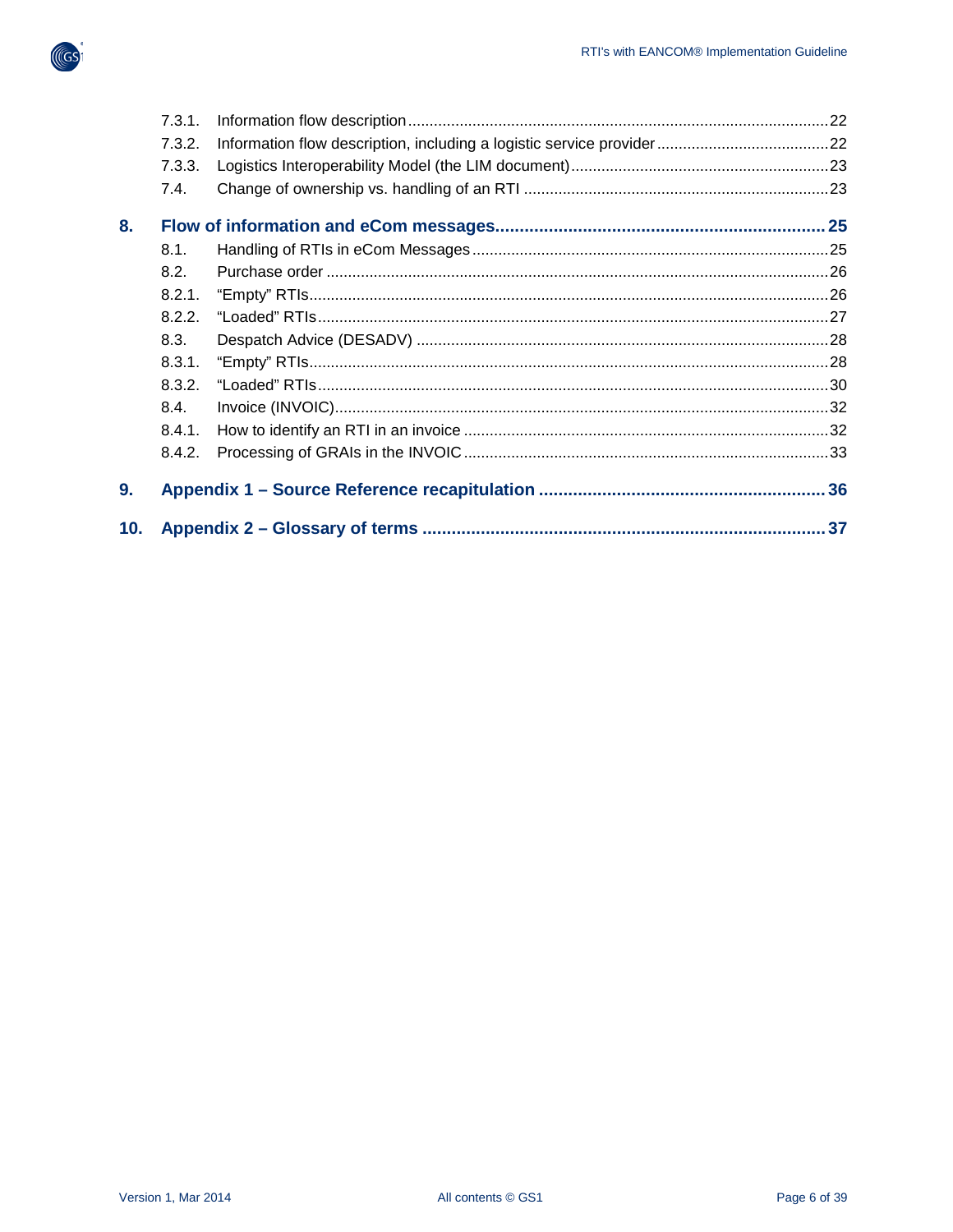



# <span id="page-6-0"></span>**1. Introduction and Acknowledgments**

## <span id="page-6-1"></span>**1.1. Purpose of this Document**

The purpose of this document is to give (globally valid) recommendations on the eCom messages, which can be used for Reusable Transport Item (RTI) management. It shows the different eCom messages.

The eCom T2T Group created this report within the framework of T2T PROJECT. The overall goal of the T2T project was to clarify and create a reference case for GS1 in Europe and other related GS1 standards and GS1 keys in order to help users understand how they can improve RTI using GS1 global standards. The GS1 system offers a suite of tools that can be combined to improve RTI management. The result is best practice recommendations on how to use the GS1 standards to identify and manage RTI such as pallets.

The objective is to define recommendations for the message(s) within the framework of the relationship between logistic services client (retailer or supplier), carrier and logistic services provider.

This guideline focuses on EANCOM<sup>®</sup> messages as the most commonly used GS1 eCom standard. Under no circumstances should this application guide be considered as a standalone document or a replacement for the GS1 General Specifications / GS1 eCom messages (EANCOM<sup>®</sup> or GS1 XML<sup>®</sup>). To implement the GS1 System effectively these recommendations must always be used in conjunction with the mentioned guidelines.

# <span id="page-6-2"></span>**2. Executive Summary**

GS1 recommends global standard solutions, which make the different functions of capture and automatic information processing operations easier.

The aim of this document is to promote a common approach to the identification of, and eCom message standards used for RTI management.

The enclosed recommendations are made to help companies to choose, in various contexts, the right identification with the right flow of information.

The aim of this guideline is to clarify, within the context of RTI management, the usage of GS1 Keys and the usage of eCom messages.

The guide makes the distinction between RTI private, rented and open pool. Processes and actors are not always the same.

The guideline focuses on EANCOM<sup>®</sup> messages for RTI management between all the partners in the supply chain.

Among these partners, the logistic service provider and carrier are included as actors notably involved in the RTI exchange processes.

For each message, there are definitions and examples with the EANCOM® 2002 format in order to have identical implementations for one business need.

The main chapters are:

chapter 5 for the usage of Identification

chapter 7 for the description of the processes

chapter 8 for the description and examples of each message.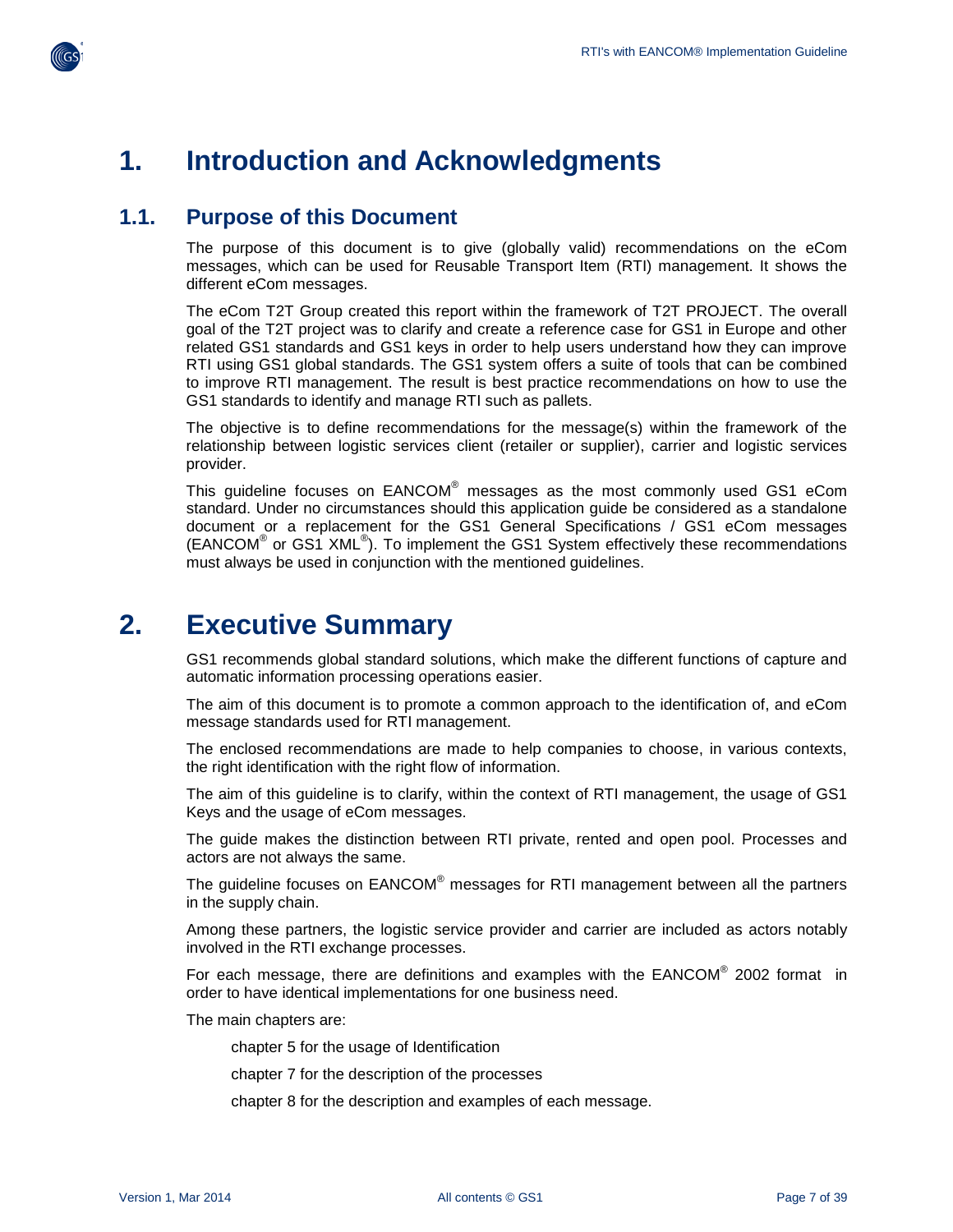

# <span id="page-7-0"></span>**3. Background**

The RTI supply chain is very complex. A large number of parties are involved in the supply chain each with different roles and incentives to manage RTIs. Globalization of international trade increases the number of participants in the supply chain. At the same time, the pressure to improve the management and visibility of RTIs is increasing from different directions such as legal requirements. There is therefore a need to manage RTIs across the supply chain. However, with the complexities and number of parties involved, RTI management solutions must ensure that all parties can be involved.

RTIs are either owned by user companies (e.g. EPAL pallets) or by professional pool providers (e.g. crates or pallets). User companies use the RTIs to exchange goods between trading partners, pool providers own their RTIs and manage the movement of their pool between the trading partners.

## <span id="page-7-1"></span>**3.1. Current situation**

Currently the management of RTIs is very disjointed. There is no common commitment among participants in the supply chain to guarantee (achieve) better RTI control. Only some parties in the supply chain undertake actions to improve the follow-up of RTIs,and the non-commitment by the other parties makes it difficult or even impossible to control the RTIs in the whole supply chain. If parties in the supply chain are to maximise the benefits that come from having better visibility and control of RTIs, then all parties must be involved.

The management and follow-up of RTIs are:

- subject to controversy and tensions in the supply chain.
- seen as both a substantial financial item but also as a complex issue
- handled as secondary in supply chain management.

Key issues with current management of RTI:

- current practices do not allow much transparency in the management of RTI.
- without real visibility there is neither accuracy nor accountability.
- Logistic Service Providers are often forced to maintain the proprietary solutions of customers, which creates further complexity and unnecessary costs.

The current management of RTIs leads to:

- a substantial loss of RTIs
- oversized stocks because of lack of visibility
- limited efficiency of actions undertaken by some companies
- conflict with business partners, as it is difficult to prove where RTIs are.

## <span id="page-7-2"></span>**3.2. A common approach to RTI management**

For most companies, the implementation of an RTI management system not only leads to business benefits but also results in substantial financial savings. Using GS1 standards in RTI Systems enables the:

- standardisation of RTI solutions therefore reducing entrance barriers
- linking of products to RTIs which increases traceability
- increase in partnership potential
- RTI solutions to be integrated.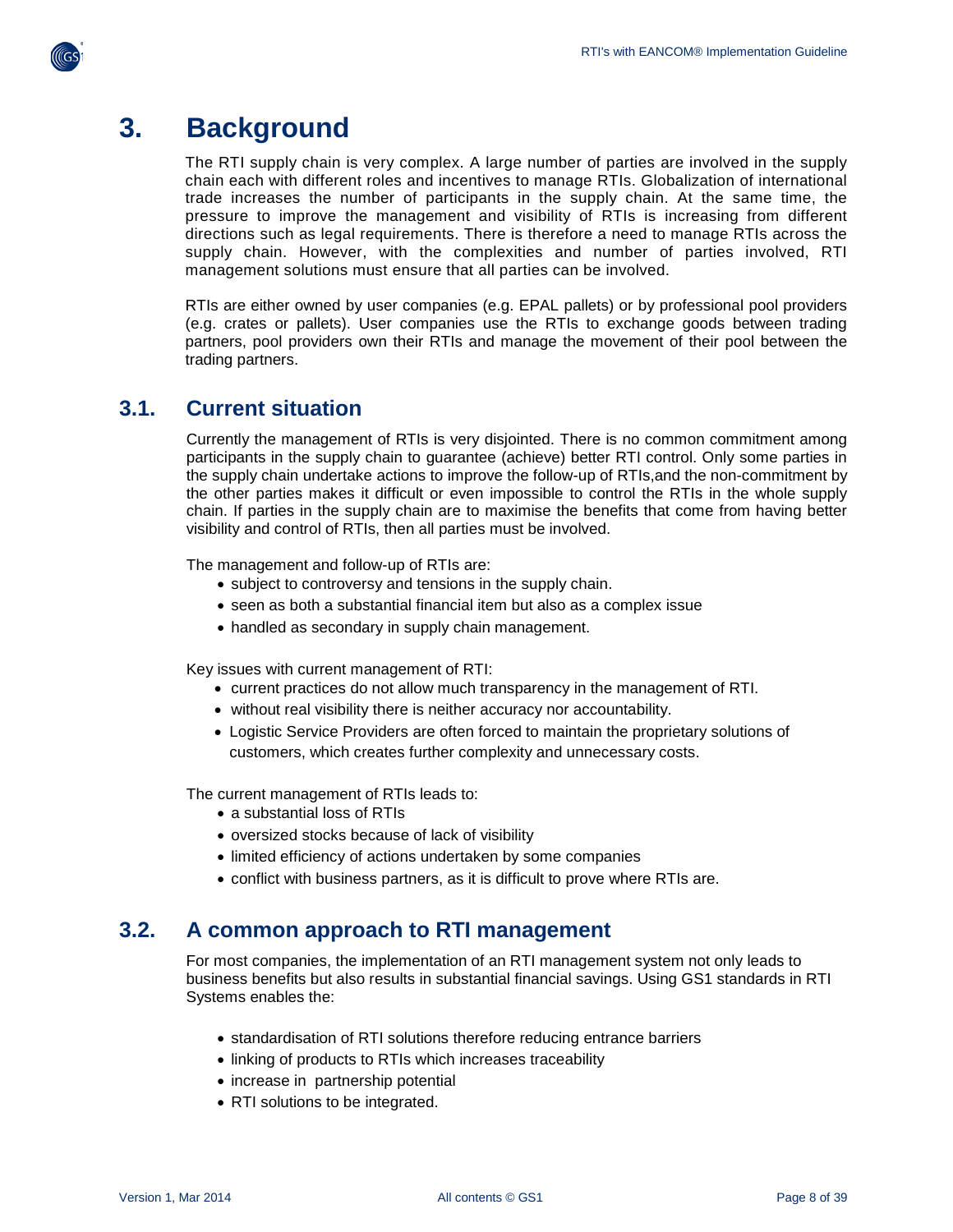

- standardisation of RTI management thus simplifying the supply chain design (e.g. administration, logistic processes, shop design)
- standardisation resting in cost reductions (e.g. sorting)
- the traceability of RTIs builds on a unique and common solution for all stakeholders in the supply chain.

The implementation of RTI management systems by all parties in the supply chain results in financial savings, better stock management, improvements in business relationships and safety due to better traceability of RTIs and products,

## <span id="page-8-0"></span>**3.3. Financial and business benefits**

- Reduction of asset stock due to better control of asset use
- Cost transparency
- Control and elimination of fluctuations in demand
- Reduced total supply chain costs as dwell time and asset loss is reduced
- Loss of RTI reduced, leading to lower cost for refilling the pool
- Lower system costs

## <span id="page-8-1"></span>**3.4. Stock management**

- Know location of external stocks
- Reduction in out-of-stock --- assets not being available when and where needed
- Knowledge of asset location and quantity at different locations

## <span id="page-8-2"></span>**3.5. Business relationships**

- Decrease in dispute caused by lack of information on current location of assets
- Have a higher service level
- Ability to provide an integrated solution for RTI

## <span id="page-8-3"></span>**3.6. Traceability**

- Facilitate the tracking and tracing of individual RTIs
- Have a higher transparency of the supply chain facilitating the analysis of critical points within the supply chain
- Traceability of products carried in RTI hence guaranteeing product safety and complying with legal requirements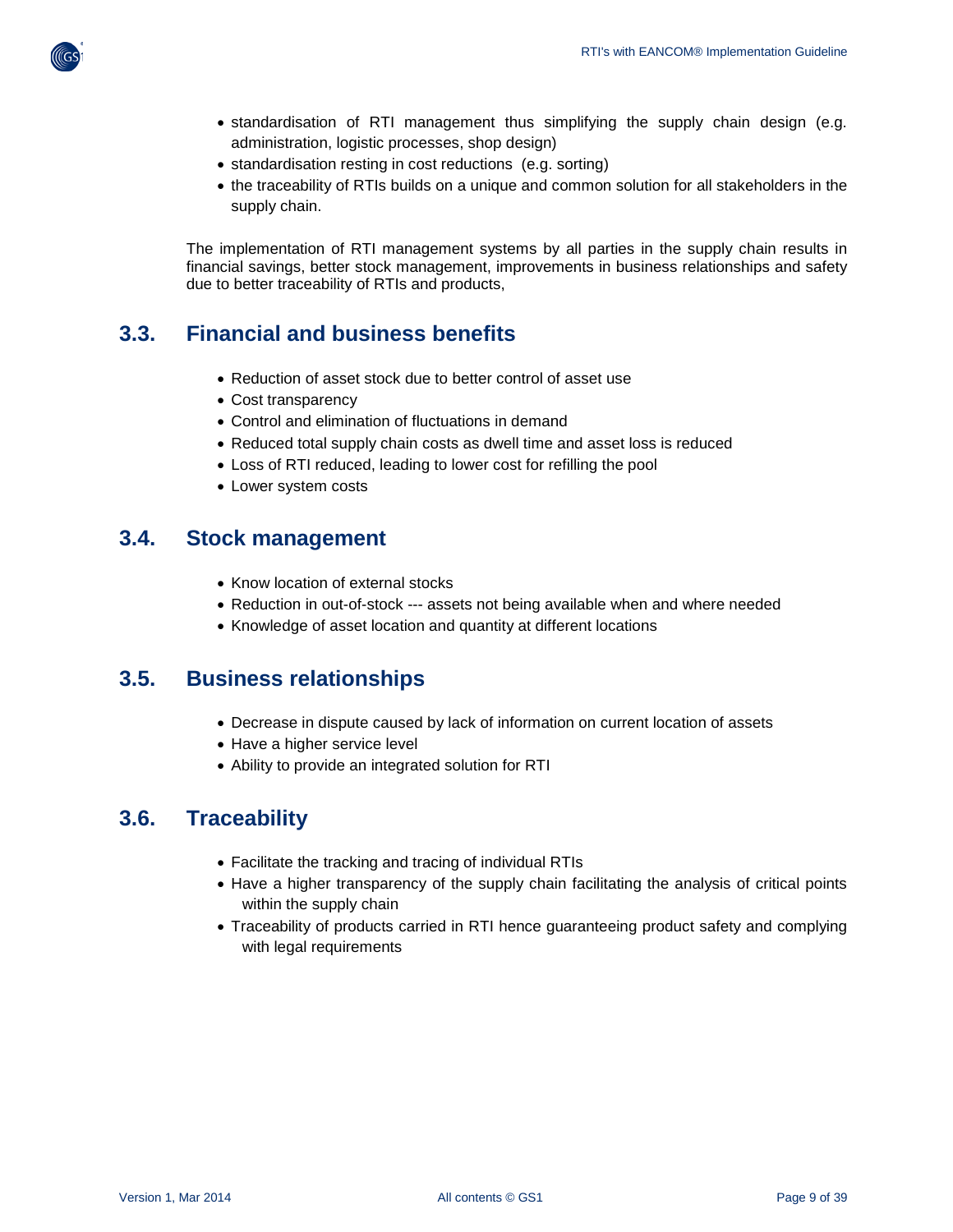# <span id="page-9-0"></span>**4. Scope**

It is very important to specify that this guideline is compliant with the recommendations from the GS1 General Specifications. This European guideline gives recommendations on identification and eCom messages across Europe and it focuses on the RTI management in a B2B context.

The scope includes:

- RTI management with eCom messages.
- clarification of the use of the Serial Shipping Container Code (SSCC), GRAI.
- following EANCOM® messages: ORDERS, DESADV, INVOIC.

This document covers the most relevant business processes of the flow of goods (delivered, stored and managed with RTI).RTI Trade processes covers:

- Procurement (the ordering process)
- Financial settlement (the invoicing process)

RTI and goods Logistic processes covers:

- Warehousing (the shipment, the stock management)
- Transport (the consignment process)

#### **Out of scope**:

- The data carrier
- The B2C context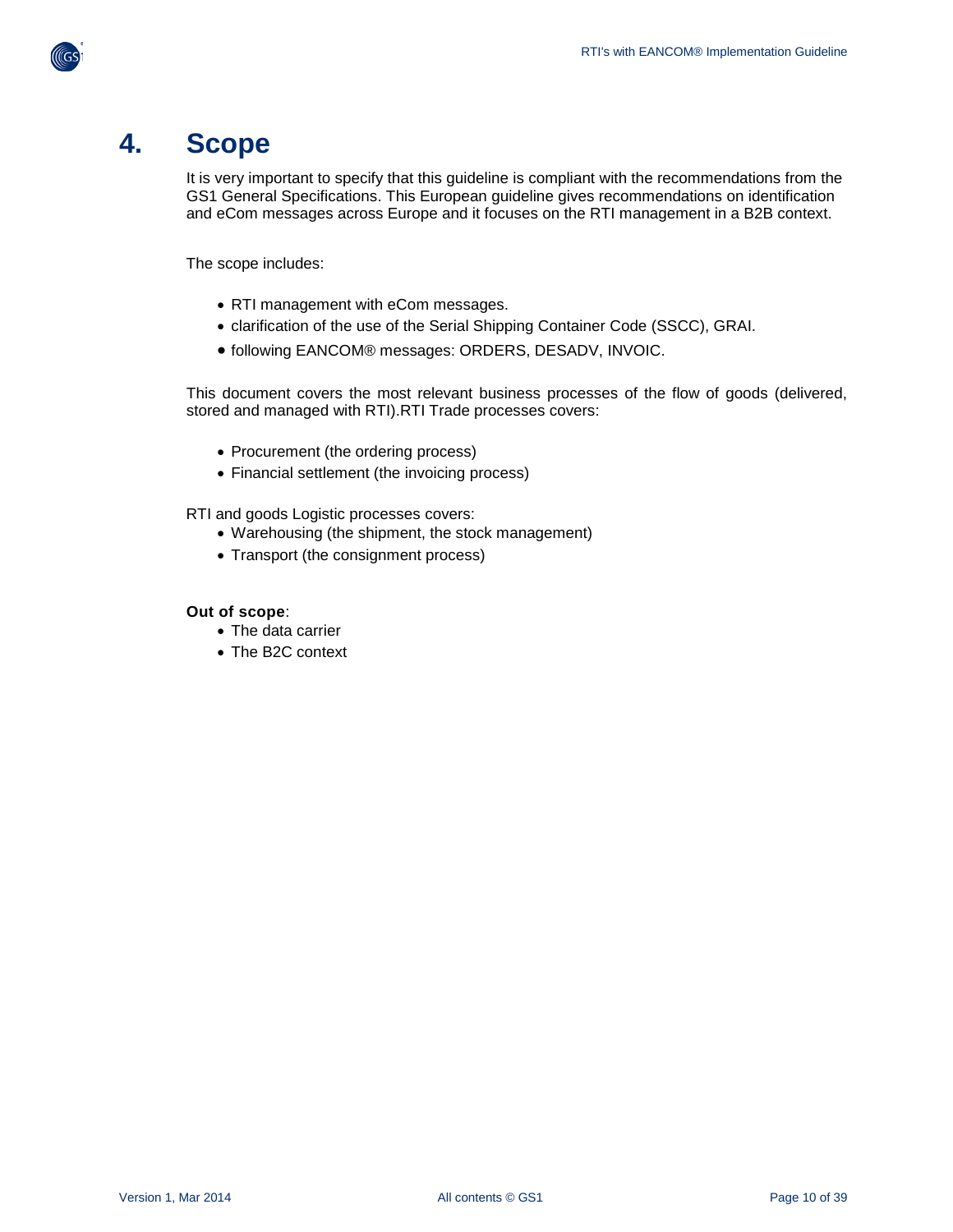

# <span id="page-10-0"></span>**5. Identification of RTIs**

A **Reusable Transport Item** (**RTI**) is an asset used for moving or transporting other materials. It may be worth stating that every RTI starts its lifecycle as a trade item (merchandise). It will be sold by a manufacturer of RTIs to either a **L**ogistics **S**ervice **P**rovider (LSP), an **R**TI **P**ool **O**perator having RTI management as his core business, or a company needing the RTIs for internal, or private use (e.g. any company internally moving products). As soon as an RTI has been acquired by such a party, it gets a logistic function and therefore can only be considered as an asset. The information flows linked to acquiring new RTIs and to using them as assets, remain completely separated from each other. From here on, this Guideline will focus exclusively on RTI **management**, i.e. from the moment the RTI is taken into service as an asset.

When an RTI is a logistic instrument, it is limited to a **B2B** context. Therefore, this document does not take into account typical consumer 'empty goods' (bottles, kegs, and other liquid or gas 'containers'<sup>[1](#page-11-2)</sup>) and their related deposits, which are part of the consumer price but will be refunded if the consumer returns these 'empty goods'.

RTIs can be classified according to various criteria like measurements, weight, purpose, material, etc. In this Implementation Guideline the RTIs are classified according to the **modus operandi**, since this it affects the physical and information flow and hence the management of the RTIs. Three completely separated RTI types can be distinguished: **Private RTIs**, **"Rented" pool RTIs**, and **"Open" pool RTIs**[2](#page-11-3) .

## <span id="page-10-1"></span>**5.1. RTI types**

Depending on how RTIs are used in the field, two main types can be distinguished: Private RTIs and Public RTIs.

### <span id="page-10-2"></span>**5.1.1. Private RTIs**

**Private RTIs** are permanently owned and used by one party only, which is solely responsible for their management.

The Private RTI is normally used in a **"closed-loop" model**: it always returns to its starting point. The owner (e.g. a retailer) can decide to use his RTIs with certain partners (e.g. suppliers): in that case he decides about the conditions and the rates he applies.

### <span id="page-10-3"></span>**5.1.2. Public RTIs**

**"Public" RTIs** (or **"Pool" RTIs**) are part of a shared system, called a "pool", which is run by one single company, for which running that pool is its core business.

The basic characteristic of a pool is that the RTIs move freely within it, without any obligation for them to return to their starting point at their next movement.

In the field a pool can be organised in two distinct ways: "rented" pool RTIs and "open" pool RTIs.

 <sup>1</sup> All of which are considered to be **B2C**.

It should be noted that some types of RTIs, e.g. a keg, can occur in both a B2B and a B2C context, though the actual RTIs will be different. E.g. the beer kegs a pub receives from the brewer will be of much bigger volume than the beer keg a consumer buys at a retailer.

 $2$  See Chapter 7 for the corresponding process descriptions.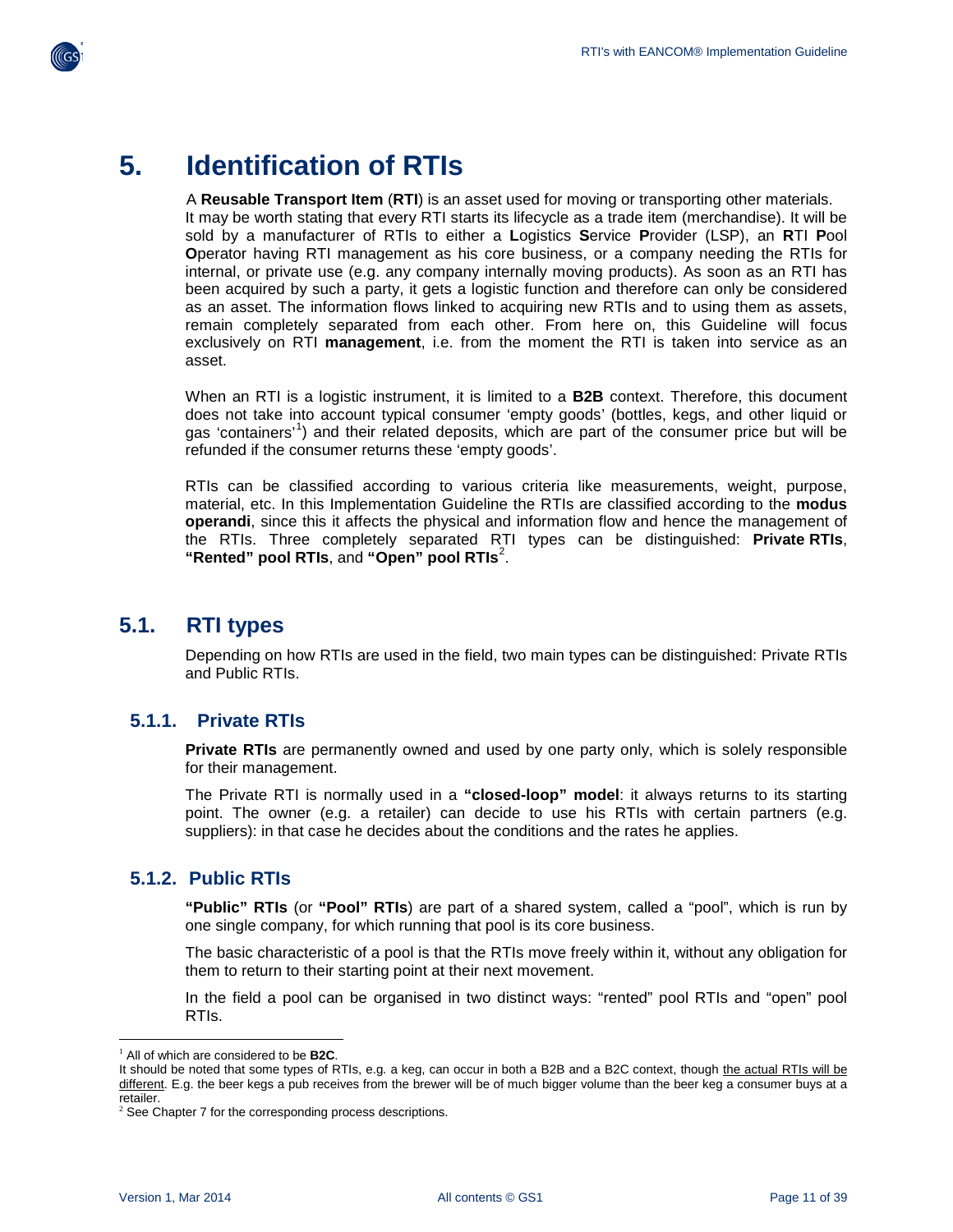

#### **5.1.2.1. "Rented" Pool RTIs**

*"Rented" Pool RTIs are permanently owned by one party, which manages the pool*.

Rented Pool RTIs are used in a **one-owner pool model**. The RTIs are provided and owned by the pool manager (e.g. *CHEP*, *LPR*, *Steco*, ...), which is responsible for all the pool operations and services, such as collection, quality checking, and maintenance.

#### **5.1.2.2. "Open" Pool RTIs**

*The ownership of "Open" Pool RTIs changes with each movement to another party. As a consequence the RTIs carry no elements (private brand, name, address, ...) that would allow the identification of the owner.*

"Open" Pool RTIs are used in a **changing-owner pool model**. When such an RTI is shipped, its ownership changes to the receiving partner, who has to return a similar RTI of the same quality (1:1 exchange concept). A specific **logo** on the RTI identifies it as being part of the pool.

*EPAL* is a well known example (for pallets) of such an "open" pool. However, strictly speaking, it is not a pool operator as it doesn't physically run the pool but only coordinates its administration.

It should be noted that this "open" pool approach can only work if it is governed by a "Central Body", which is in charge of the allocation of GRAIs. (*see Sections 5.2.1. and 5.2.5.*) Otherwise, the uniqueness of this GS1 Identification Key cannot be guaranteed.

## <span id="page-11-0"></span>**5.2. RTI identification with GS1 Identification Keys**

Once it is established that an item will be used as an asset, its identification and further management is only possible with a Global Returnable Asset Identifier **(**GRAI).

When an RTI is loaded with goods, the combination of both will be identified with an **SSCC**.

The use of, and distinction between all RTIs related to each of the GS1 Identification Keys is summarized in the remaining sections of this chapter. For further information and technical details the reader should refer to the *GS1 General Specifications*.

#### <span id="page-11-1"></span>**5.2.1. GRAI for unique identification of RTIs**

According to the *GS1 General Specifications* a **Returnable Asset** is a reusable package or transport equipment of a certain value, such as a beer keg, a gas cylinder, a pallet, a crate, etc. The GS1 Identification Key for a Returnable Asset, the **Global Returnable Asset Identifier** (**GRAI**), enables tracking as well as recording of all relevant data.

<span id="page-11-3"></span><span id="page-11-2"></span>The GRAI has a double nature. It can be used to identify either a particular kind of asset or an individual asset within a given asset type. In both cases the GRAI is composed of the **GS1 Company Prefix** of the company assigning the asset identifier (RTI) and of the **Asset Type**. The latter is assigned to uniquely identify, together with the GS1 Company Prefix, a particular kind of asset. The GRAI remains the same for all identical types of Returnable Assets. An optional Serial Number may be used to distinguish Individual Assets within a given asset type. The fixed part always has a 13-digit structure; the optional part may vary from 1 to 16 digits.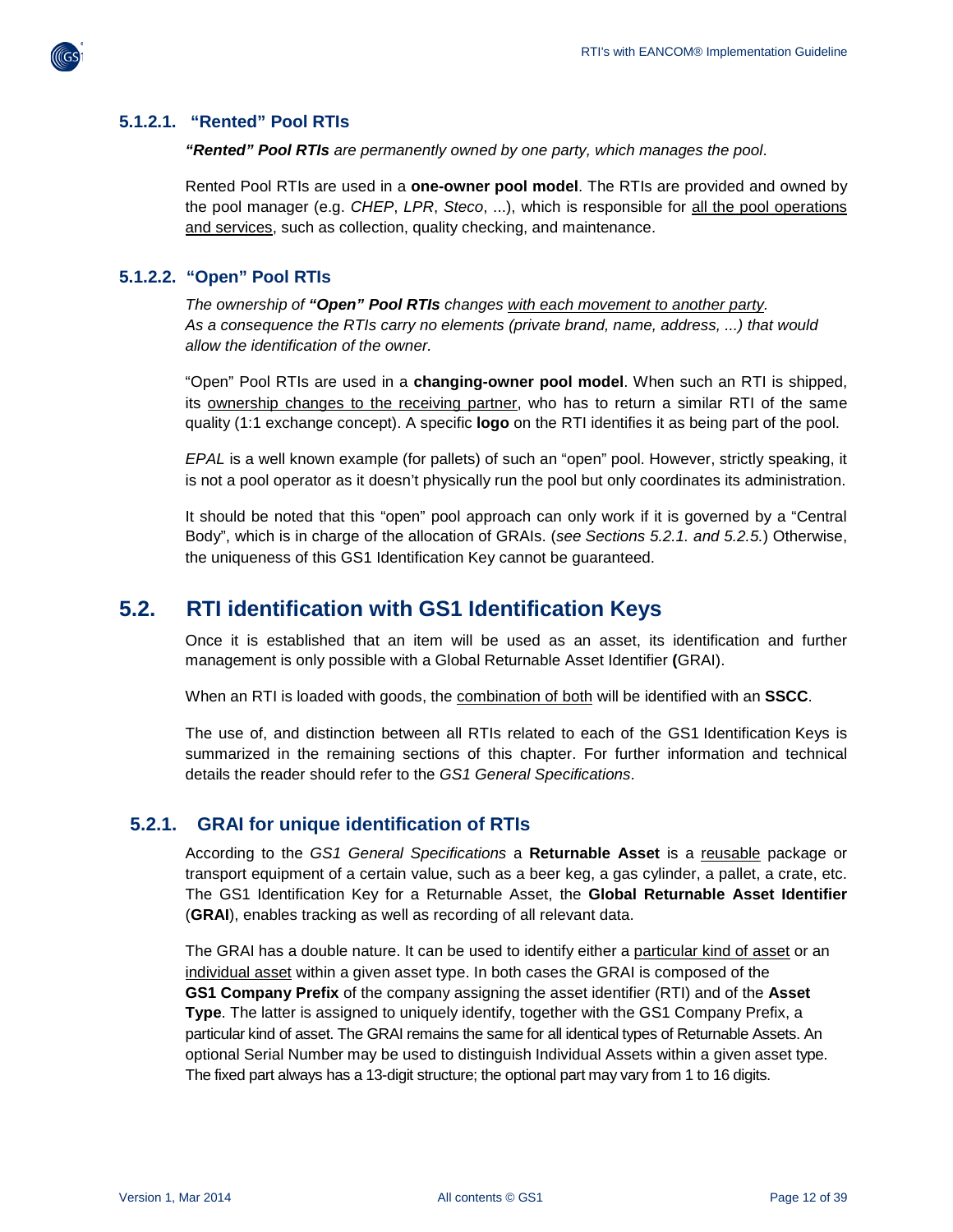

The above can be summarised as follows:

| Global Returnable Asset Identifier<br>(GRAI)                                     |          |                                     |
|----------------------------------------------------------------------------------|----------|-------------------------------------|
| <b>GS1 Company Prefix</b><br>Asset Type                                          | Digit    | Check   Serial Number<br>(Optional) |
| $N_1$ $N_2$ $N_3$ $N_4$ $N_5$ $N_6$ $N_7$ $N_8$ $N_9$ $N_{10}$ $N_{11}$ $N_{12}$ | $N_{13}$ | $X_1$ variable $X_{16}$             |



where N**<sup>1</sup>** can only be 0 for certain GS1 Company Prefixes attributed by *GS1 USA*.

To avoid confusion between both occurrences of the GRAI, it may be advisable to refer to them as "**non-serialised GRAIs**" (= asset type) and "**serialised GRAIs**" (= individual asset). For clarity's sake these occurrences will be referred to as **nGRAIs** and **sGRAIs** respectively in the rest of the document.

Private, "Rented" pool and "Open" pool RTIs can be identified with nGRAIs or sGRAIs, depending on the owner's aims. (*see Section 5.2.5. for discussion of the ownership*).

#### **!! Warning !!**

Though the above seems to correspond with the use of GTIN-13s and SSCCs, the user should keep in mind that neither GTIN-13 or SSCC are to be confused with GRAIs. (*see Section [5.2.3](#page-13-0)*.)

### <span id="page-12-0"></span>**5.2.2. SSCC for unique identification of logistic units**

**Logistic units** are items devised and composed for transport and distribution purposes (like pallets, boxes, containers, trolleys, cages, etc). The **Serial Shipping Container Code** (or **SSCC**) is the GS1 Identification Key which allows the unique identification of such a logistic unit.

Its structure is as follows:

| Serial Shipping Container Code (SSCC) |                                                                                                                                                                                                                                                |                |  |
|---------------------------------------|------------------------------------------------------------------------------------------------------------------------------------------------------------------------------------------------------------------------------------------------|----------------|--|
| Extension<br>Digit                    | <b>GS1 Company Prefix</b><br>Serial Reference                                                                                                                                                                                                  | Check<br>Digit |  |
| $N_{1}$                               | $N_2$ N <sub>3</sub> N <sub>4</sub> N <sub>5</sub> N <sub>6</sub> N <sub>7</sub> N <sub>8</sub> N <sub>9</sub> N <sub>10</sub> N <sub>11</sub> N <sub>12</sub> N <sub>13</sub> N <sub>14</sub> N <sub>15</sub> N <sub>16</sub> N <sub>17</sub> | $N_{18}$       |  |

where  $N_1 = 0.0$  --- hence the SSCC can begin with a (significant) leading zero.

The most common way to mark a logistic unit with an SSCC is by using the **GS1 Logistic Label**. In fact, according to the *GS1 General Specifications,* the SSCC is the only compulsory information on the GS1 Logistic Label.

Scanning the SSCC barcode on each logistic unit allows the physical movement of units through the supply chain to be matched with the electronic business messages that refer to them. This is the so-called "tracking and tracing" process, which opens up the opportunity to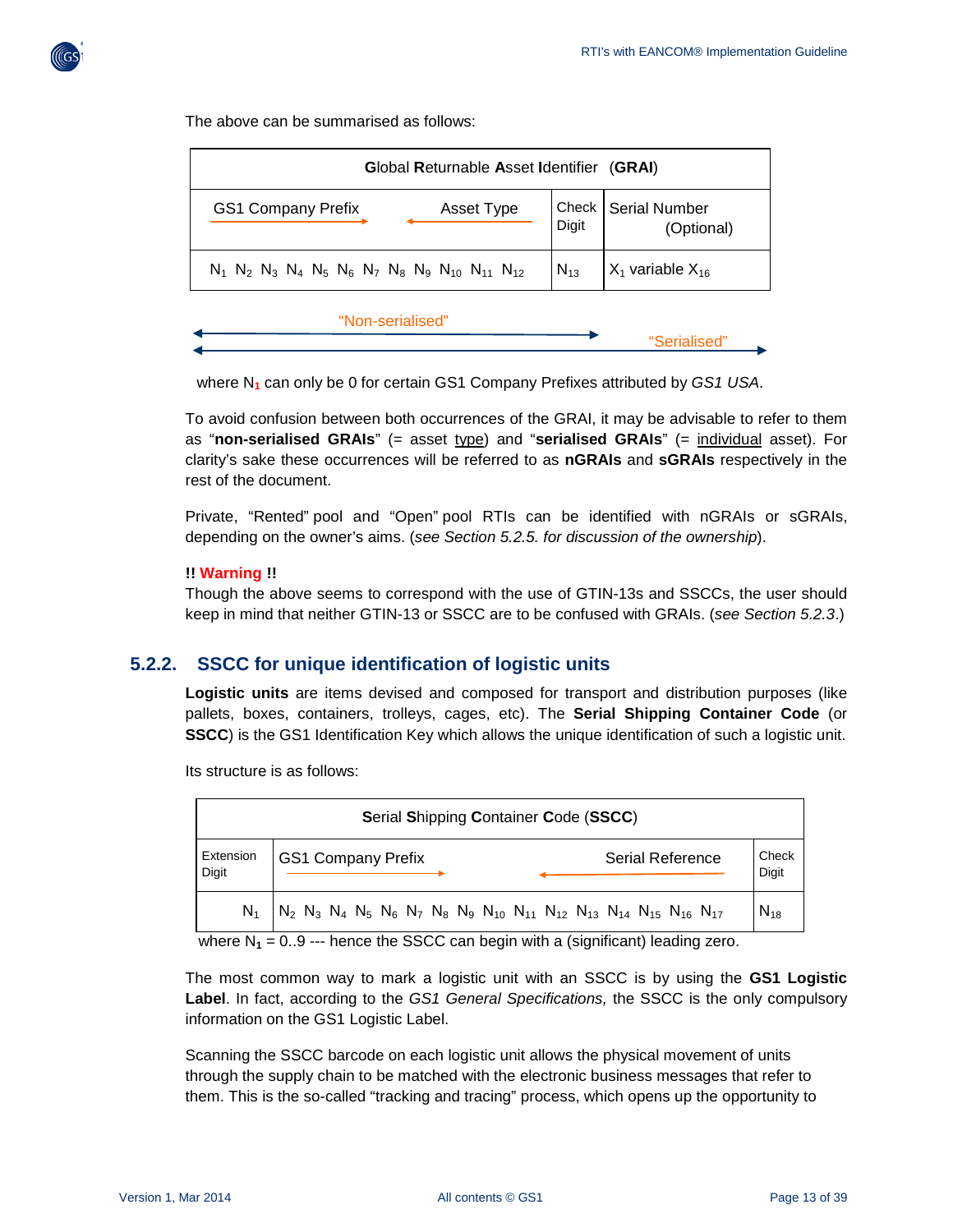

implement a wide range of applications such as cross docking, shipment routing, and automated receiving.

The SSCC will be created by the company, which composes the logistic unit. It will do so using its own GS1 Company Prefix. If the logistic unit is not marked with an SSCC at goods reception, the subsequent (logistic) party in the supply chain will have to allocate the SSCC in order to guarantee tracking and tracing.

### <span id="page-13-0"></span>**5.2.3. GTIN for identification of Trade Items**

As previously pointed out, this Guideline only focuses on RTIs as assets. However, there is one notable exception to this principle: when RTIs are "**encompassed**" by a GTIN, and as a consequence are ordered **implicitly**.

#### **What does this mean?**

A basic concept of the GS1 numbering standards is to define or standardise as much as possible all occurrences of a product, i.e. from the smallest one (aka "base unit") to the tallest one. If a certain volume of a product is always delivered in/on the same RTI (a crate, a pallet,...), it is highly recommended to define this occurrence as a GTIN and to label it as an ordering unit in the central data pool, as (logically) only ordering units can be ordered by the client (after the Master Data has been synchronised or aligned --- *see Chapter 6*). As a consequence, the carrying/containing RTI becomes a composing part of the GTIN: it is "encompassed" by the GTIN. As a result of the previous data synchronisation the **n**GRAI will be known by the customer, even without it being explicitly exchanged via a DESADV message (*see Section 8.2.2.1.*), which is why it is considered to be ordered implicitly.

"**Standard pallets**" [3](#page-14-1) are a good example of this situation. The term is generally used to describe a pallet, which is always loaded in the same way and with the same amount of a product. As a consequence, its manufacturer can define it as a fixed volume of this product, attribute a GTIN to it and make it an ordering unit. The carrying pallet, which is identified as a GRAI, will be part of the definition of the GTIN. The use of Standard pallets is not very widespread yet, but is rapidly growing in the field.

#### <span id="page-13-1"></span>**5.2.4. RTIs and the role of GTIN, GRAI and SSCC**

GTIN, GRAI, and SSCC serve different purposes within the supply chain, hence they can co-exist during an RTI's life cycle. However, their roles as GS1 Identification Keys are very distinct and should never be confused:

- **GTIN**: identification of trade items. (only used for the trading of RTIs, i.e. by buyers of RTIs in the ordering cycle)
- **GRAI**: identification of Reusable Transport Items. (only used to identify an asset, either as a generic asset type ("non-serialised GRAI"), or as an individual asset ("serialised GRAI"))

 $\overline{a}$ 

**<sup>3</sup>** "Standard pallet": the term stands for a fixed volume of a product, and, as such, is not to be mixed up with the carrying pallet itself, which is of course also standardised!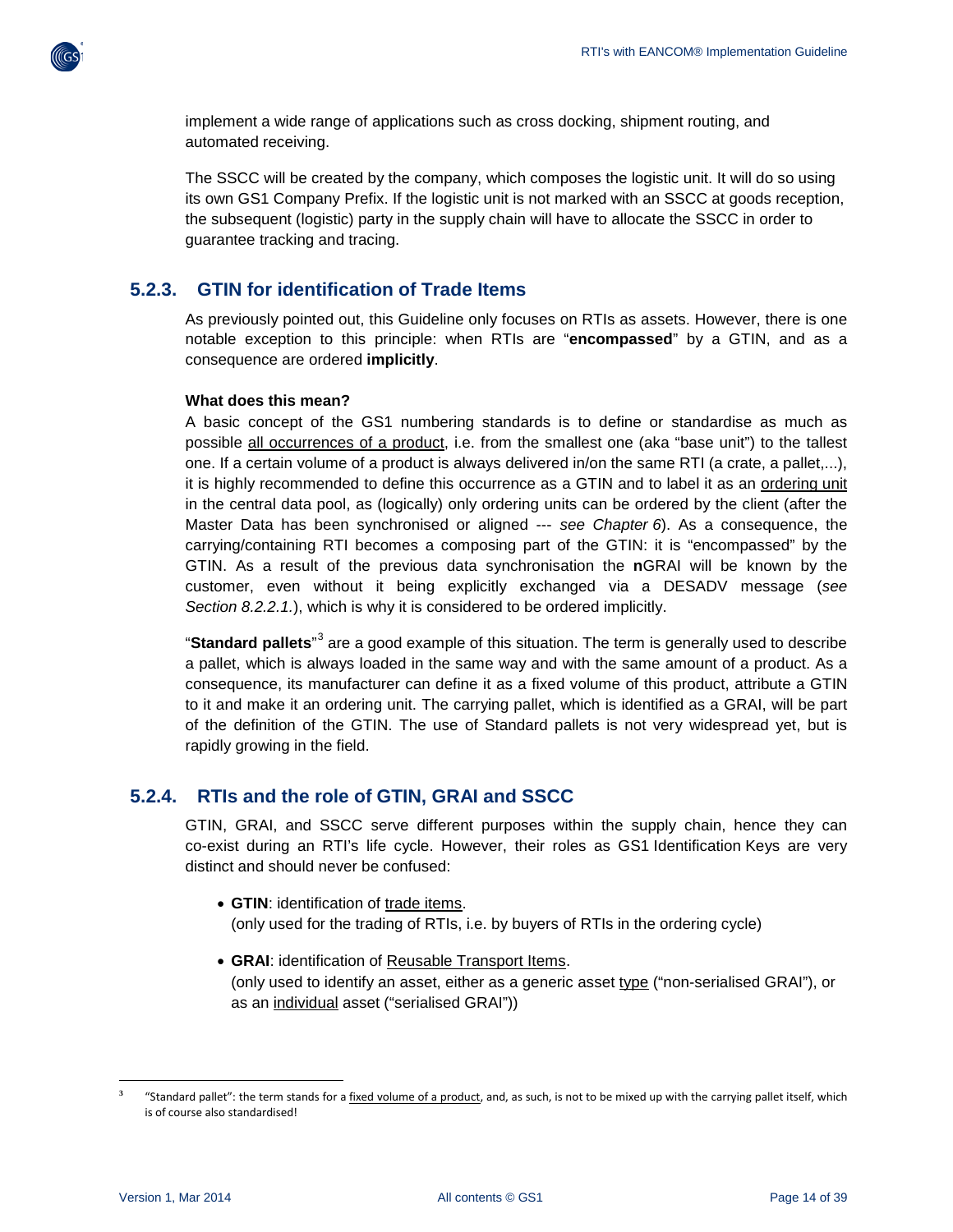

• **SSCC**: identification of logistic units.

(only used to identify a single logistic unit, in order to track it throughout the logistic flow)

Nevertheless, some uncertainties about the correct use of these GS1 Identification Keys persist, as is explained hereafter.

#### **GTIN vs. GRAI**

As the GTIN is part of the trading of RTIs, and the GRAI of the (logistic) managing of RTIs, both cannot possibly be confused. The question is rather to know if the GTIN by which an RTI is ordered from a manufacturer, can next be kept and be a (non-serialised) GRAI with the same 13 digits. The answer is negative, because the manufacturer of the RTI assigns the GTIN and the RTI owner attributes the GRAI; both will do so using their own GS1 Company Prefix.

Note that as a consequence of the above, a non-serialised GRAI (nGRAI) can never be identical to a GTIN-13, unless a manufacturer also acted as a pool operator.

#### **SSCC vs. GRAI**

Although the SSCC and the serialised GRAI (sGRAI) seem to serve the same purpose, they are very different! Indeed, the sGRAI only identifies the RTI, whereas an SSCC uniquely identifies the combination of carrier  $(= RTI)$  and content as one whole.

The lifetime of both is also completely different.

- an **SSCC** will only exist while its corresponding logistic unit exists;
- a (serialised) **GRAI** will exist as long as the physical asset exists.

### <span id="page-14-0"></span>**5.2.5. Allocating GRAIs and SSCCs**

#### 1) **GRAIs**:

GRAIs are allocated to RTIs from the numbering capacity of their owner. In principle, these RTIs keep this GRAI as long as they exist.

There is one notable exception to this allocation rule: the ownership of *"open" pool RTIs* changes with every movement. As the GRAI cannot be changed accordingly every time, a "Central Body" taking charge of the allocation of GRAIs to such RTIs will be needed. (e.g. *EPAL*, ... --- *see Section 5.1.2.2.*)

Often, either type of GRAI will be marked on the RTI by the RTI manufacturer on behalf of his client, the future RTI owner. (*see Section 5.3.*)

#### 2) **SSCCs**:

The **party which composes the logistic unit** assigns the SSCC.

#### **Change of asset ownership:**

*(This applies both when the managing party is taken over by another party, and when it, partially or completely, sells its RTI stock)*

<span id="page-14-1"></span>1) **GRAIs**: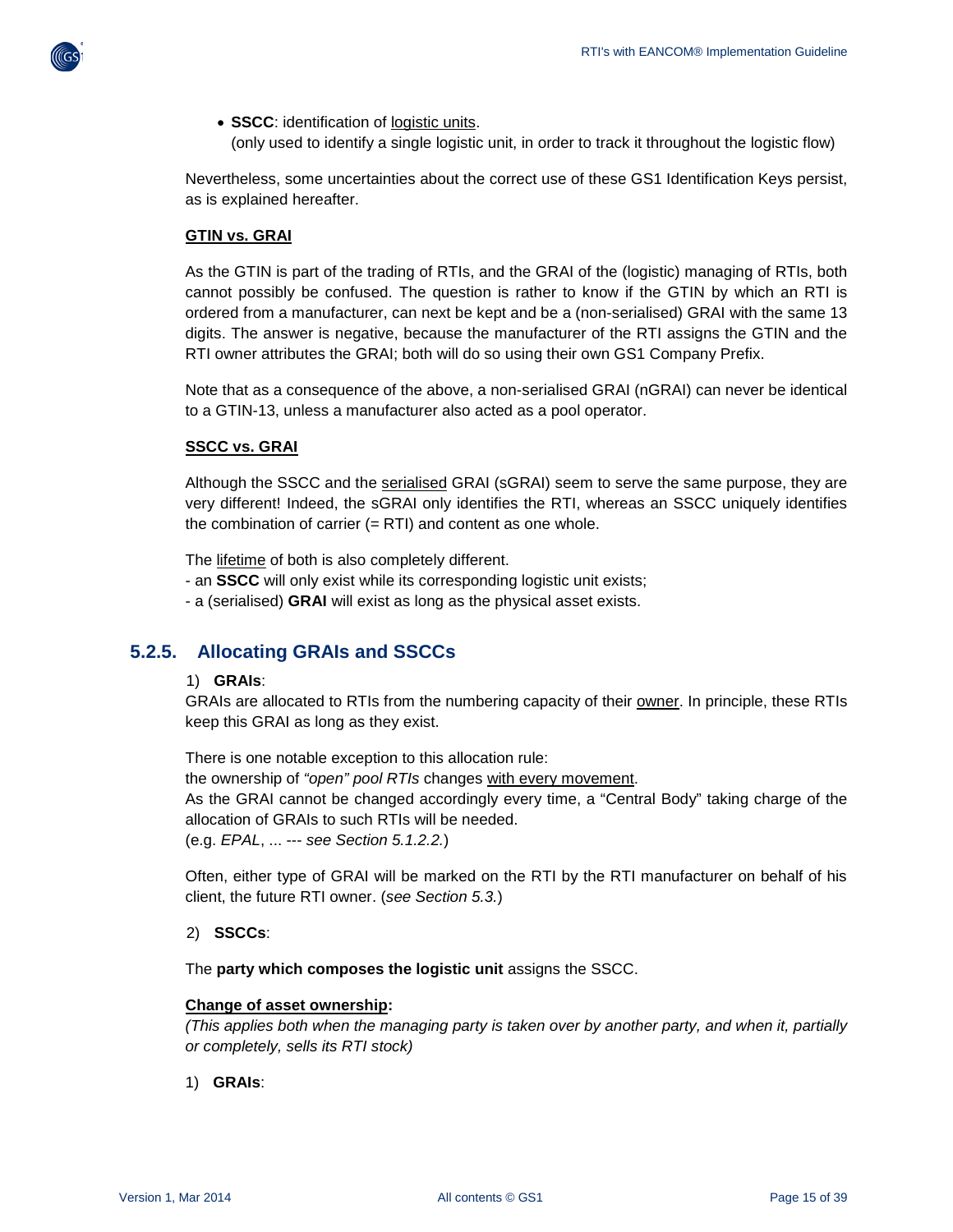

Ideally, the GRAI should at once be replaced by another GRAI. However, it is permissible for the GRAI to remain on the asset if the old owner takes responsibility for its uniqueness, i.e. if he makes sure that numbering clashes are avoided. This is feasible because a GRAI, as any other GS1 Identification Key, is merely an access key to information stocked in a data base, so it is a matter of correctly recording and tracking the corresponding information. Besides, it should be noted that many GRAIs are (indelibly) engraved on or burned into the RTI. They cannot be modified without seriously damaging the RTI.

#### 2) **SSCCs**:

Not applicable!!!

Once it has been attributed, an SSCC by definition never changes. No added value can be obtained by replacing it by another SSCC.

## <span id="page-15-0"></span>**5.2.6. GLN for unique identification of location**

Each physical location within a company can uniquely be identified in the supply chain by a GS1 Identification Key: the **G**lobal **L**ocation **N**umber (**GLN**).

As is the case for goods (with the synchronisation of the trading partners' master data), this identification of locations is a prerequisite for efficient electronic commerce (*see Chapter 6*). EDI for one uses GLNs to identify all trading partners and locations involved. Similarly, the mailbox or network address of a company is traditionally identified with a GLN to facilitate eCom exchanges.

The structure of the GLN is as follows:



where N**<sup>1</sup>** can only be 0 for certain GS1 Company Prefixes attributed by *GS1 USA*.

Within the GS1 System the GLN and the GTIN are two distinct Identification Keys. There is no conflict when a GTIN and a GLN have the same digits, as the context will always prevent any misinterpretation. Yet, in the light of internal storage, users should be aware that the same 13 digits can represent more than one GS1 Identification Key.

Note:

Although in some countries a national GLN database is administered by the GS1 Member Organisation, it remains the responsibility of the issuing company to keep its business partners informed of all the relevant GLNs related to the trading relationship. Special care is needed if ownership of the company changes (*see the general GLN Allocation Rules on www.gs1.org*).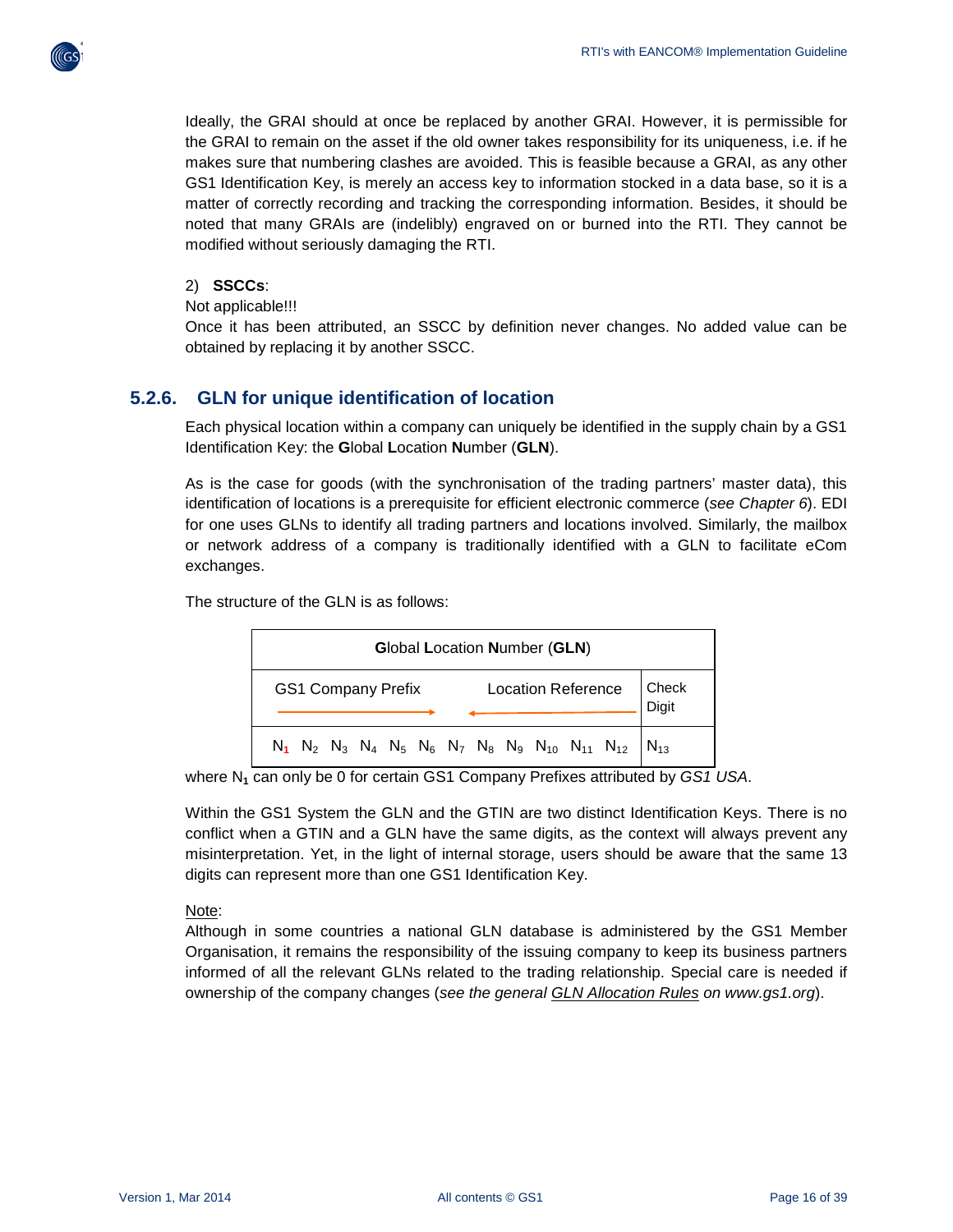

## <span id="page-16-0"></span>**5.3. Marking of RTIs**

Notwithstanding its type, an RTI is **marked** with a logo, a brand or some other labelling. For private RTIs this will be the responsibility of the owner. RTIs which are completely unmarked, can't be used in an RTI pool.

In general there are three different ways of marking an RTI with a GRAI:

1. Human Readable:

Both nGRAI and sGRAI are possible.

This is often used as a back-up system for the barcode or the EPC tag (see below.) As a rule, human readable information must always be combined with one of these GS1 symbologies.

#### 2. Barcode:

The encoding of nGRAI and sGRAI in the GS1-128 barcode is possible, provided AI 8003 is used. The use of sGRAI is recommended as it is the only approach, which makes possible tracking and tracing of RTIs.

3. EPC Tag: Only the sGRAI can be used.

It should be noted that the marking of RTIs is a complex issue of its own. Often, burning or engraving the information into the RTI is the only possibility, as such identifying it for its entire lifecycle.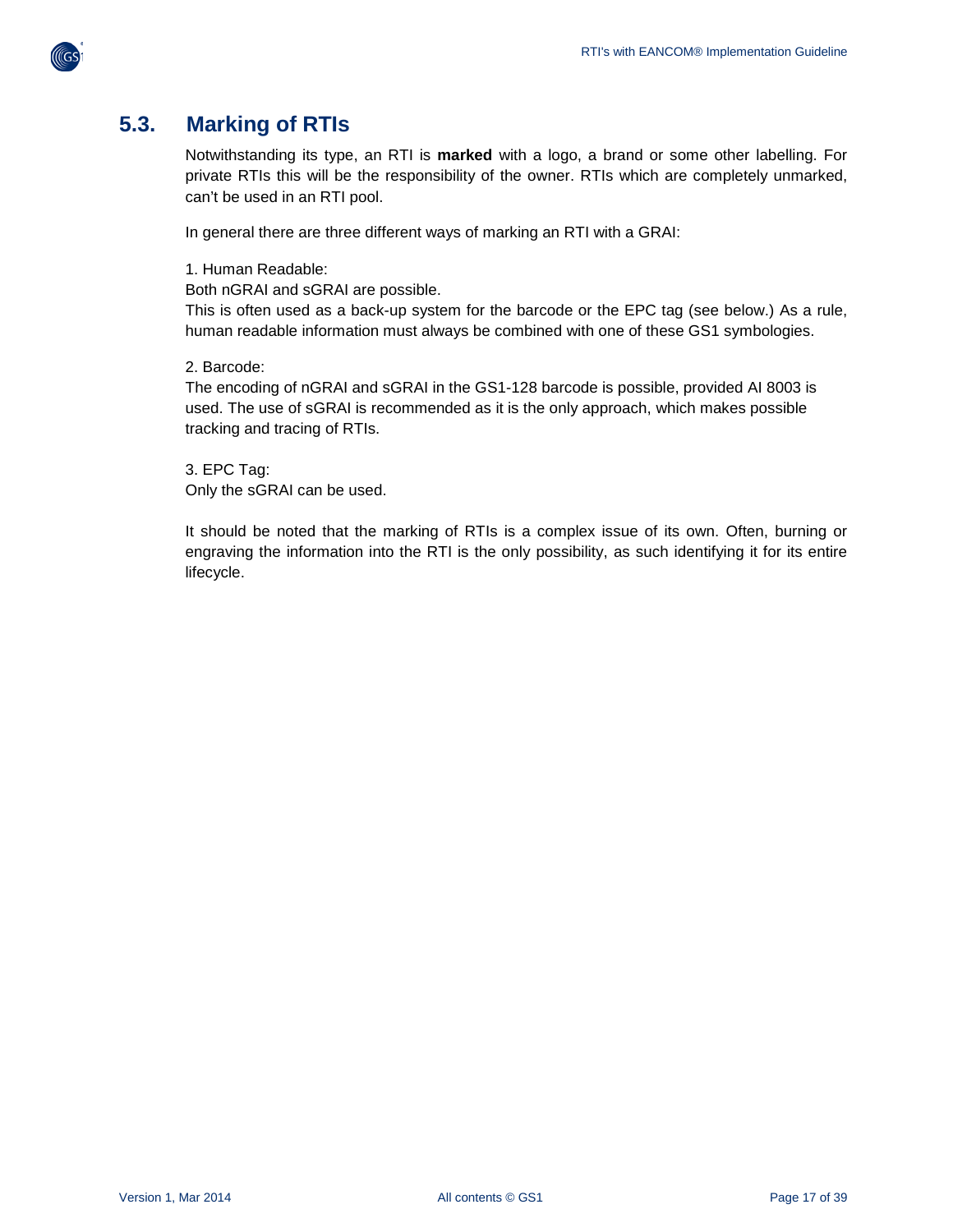

# <span id="page-17-0"></span>**6. Data alignment: a prerequisite**

The sharing of the data base information between trade partners (requesting party and logistic service providers) on both products and locations is a condition sine qua non for the control of the operations in this complex environment of modern distribution and logistics (preparation; constitution of the pallets, of the boxes).

The process as a whole, which provides correct and up-to-date data, is conventionally called "(master) data synchronization". It results in an ideal state of shared information called "data alignment".

GDSN is GS1's Global Data Synchronization Network, built around the GS1 Global Registry®, GDSN-certified data pools, the GS1 Data Quality Framework, and GS1 Global Product Classification (link), which when combined provide a powerful environment for secure and continuous synchronization of accurate data. Synchronizing accurate, properly classified data results in:

- smoother and quicker business processes
- improved accuracy of orders
- fewer forms to fill out
- fewer duplicate systems and processes
- a proven way to drive unnecessary costs out of the supply chain
- GDSN linked to RTI data will make it possible to share information on RTI such as size, weight or other variables to all supply chain partners in an efficient way.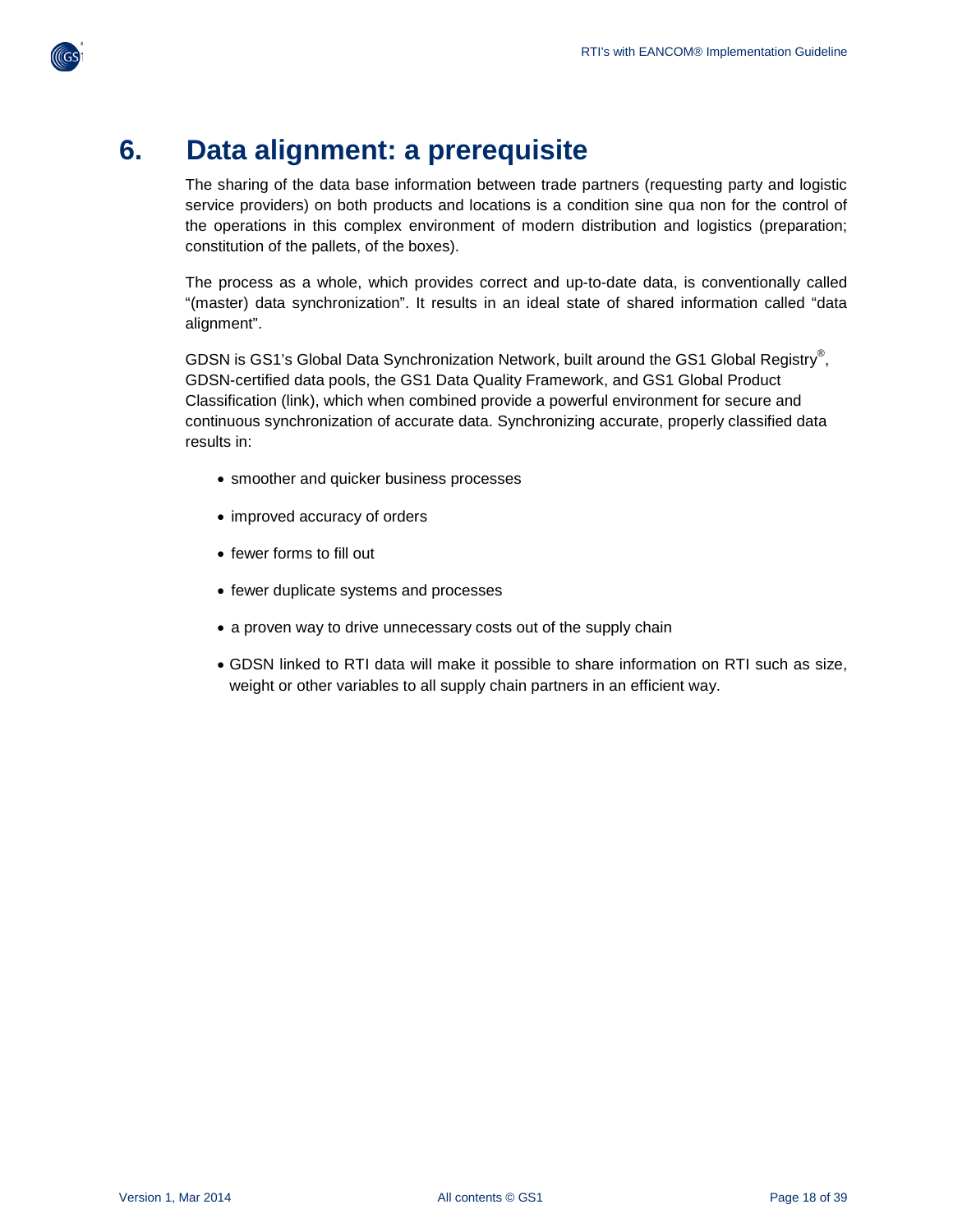

# <span id="page-18-0"></span>**7. Business processes**

The following business process descriptions focus only on the RTI management process. The trading process of an RTI (buying and selling of RTIs) is a normal trade process, as for any other traded goods.

To simplify the drawings, the logistic service providers between the partners have not been included in the drawings. When the logistics service provider is included in the process, there are some more EDI messages to be considered, as stated below.

## <span id="page-18-1"></span>**7.1. Business Process for Private RTI**

Private RTIs are used either in a company internal process (internal distribution), or are used between specified trading partners. The owner of the RTI does not change during this process and the RTI does always come back to the same company to be loaded or filled again.

It is important for the RTI owning company to know how many RTIs they possess and where they are. To be able to manage their own pool of RTIs, the flow of RTIs has to be known.

Examples of Private RTI: beer kegs, crates, boxes, etc.

## <span id="page-18-2"></span>**7.1.1. Physical flow description**





RTIs are flowing in a closed loop between a retailer and a supplier and the RTIs are only used in this specific trading relationship.

empty RTI

RTIs are flowing in a closed loop between a retailer's warehouse and the retailer's stores and the RTI does not exit the *sphere of influence* of the retailer.

The physical flow description is not limited to the two examples above, nor is it limited to a specific industry. Other examples could be a medical device producer directly delivering its products to a hospital – in his own (private) boxes (RTIs).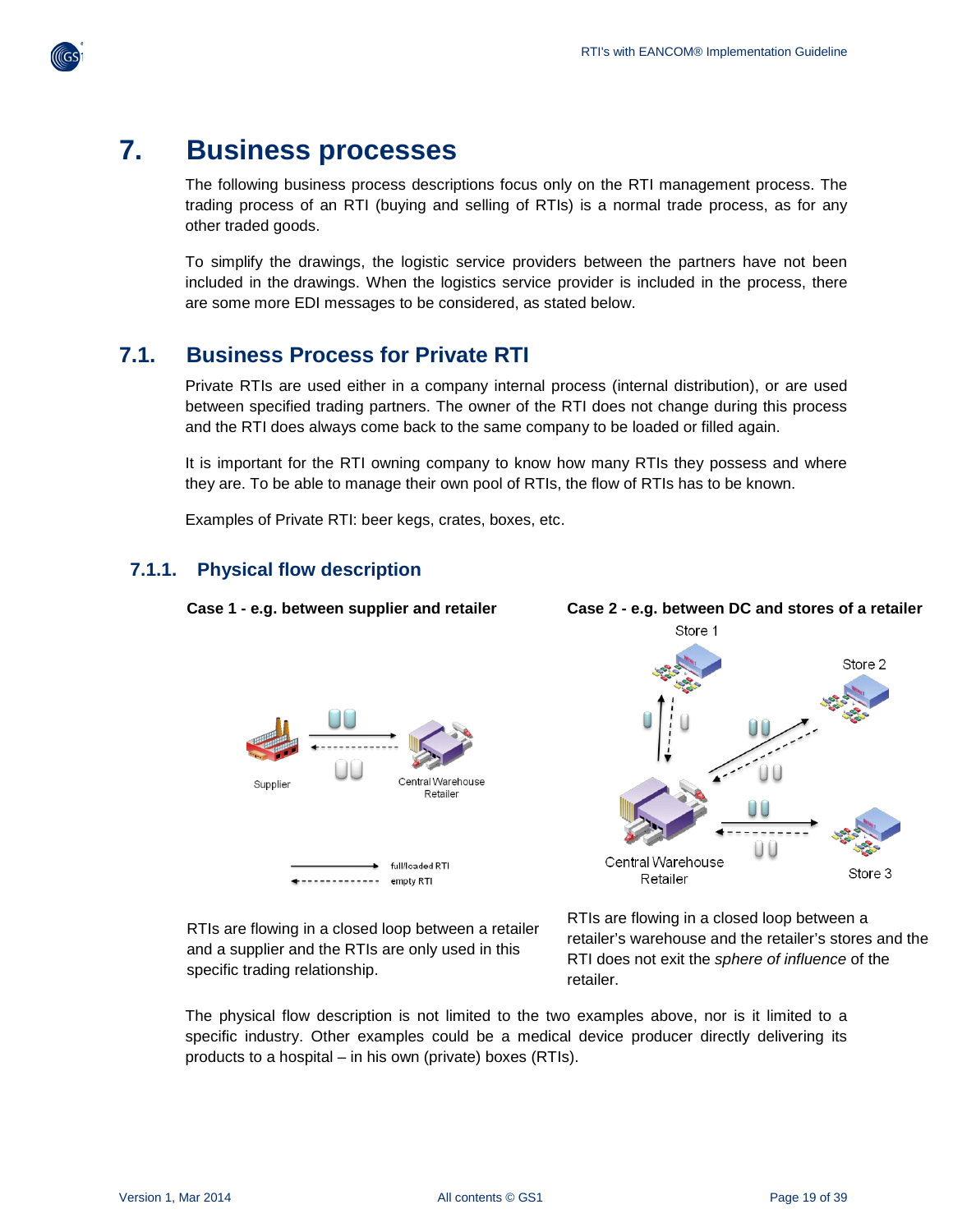

## <span id="page-19-0"></span>**7.1.2. Information flow description**

The information of how the RTIs are circling within the trading relationship can be provided in two ways: either the information is included in the normal business transaction messages or the information is provided in separate messages. (In the second case the central warehouse (or store) despatches e.g. a truck full of empty RTIs to be returned to the original sender.)

**Case 1 - e.g. between supplier and retailer Case 2 - e.g. between DC and stores of a retailer**





## <span id="page-19-1"></span>**7.2. Business Process for Rented RTIs**

Rented RTIs are provided and managed by a Pool Operator. The Pool Operator is the owner of the RTIs and rents them to the users (both manufacturers and distributers). The Rented RTIs are transferred in a closed loop from the Pool Operator to a consignor or a consignee and back to the Pool Operator. The Pool Operator not only rents the RTIs, but also provides other services such as cleaning and repairing of the RTIs.

It is important to the Pool Operator to track and trace the flow of the rented RTIs to be able to optimise the pool management.

Example of Rented RTI: pallets (e.g. Chep, LPR, ...), plastic boxes for vegetables (in retail)

## <span id="page-19-2"></span>**7.2.1. Physical flow description**

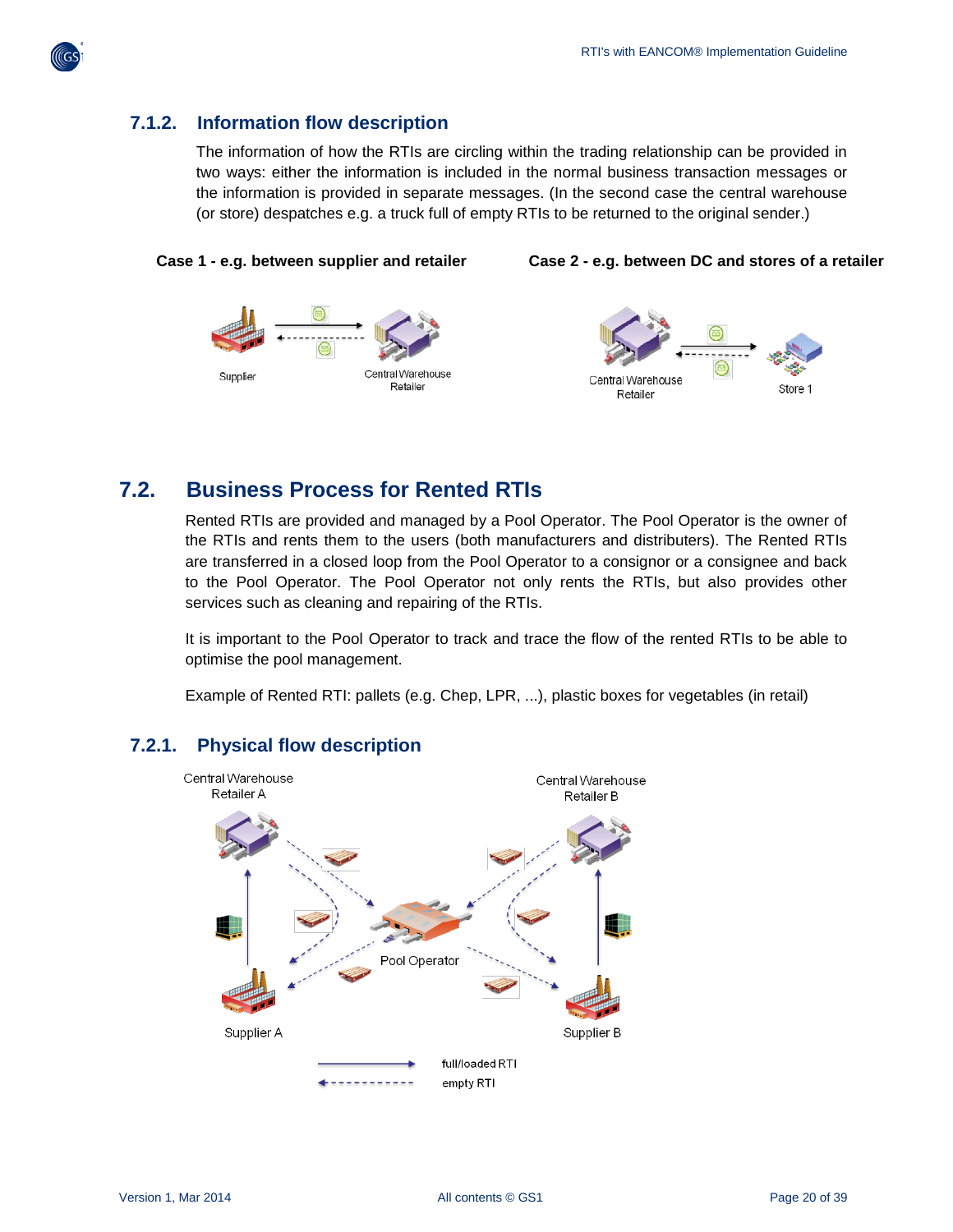

The Pool Operator provides his RTIs to the supplier, who will then use them to deliver his goods to his business partner. The empty RTIs are then brought back to the supplier (e.g. by the Pool Operator or any other logistic service provider) or the empty RTIs are taken back by the Pool Operator for cleaning or repairing. The Pool Operator is managing the flow of his RTIs and therefore, RTIs can circle between several supply chains.

## <span id="page-20-0"></span>**7.2.2. Information flow description**

Between the two business partners, there is the normal information flow, probably including information on RTI.

| Pool Operator - supplier | Suppier - retailer | <b>Retailer - Pool Operator</b> |
|--------------------------|--------------------|---------------------------------|
| <b>DESADV</b>            | ORDERS             | ORDERS                          |
| <b>INVOIC</b>            | <b>DESADV</b>      | <b>DESADV</b>                   |
|                          | <b>INVOIC</b>      | <b>INVOIC</b>                   |
|                          |                    | .                               |

The messages between the Pool Operator and the business partners are different from the messages between the two business partners. In the communication with the pool operator, an RTI is handled as a product where, in the communication between the business partners, the RTI is handled as a means to transport the goods.

## <span id="page-20-1"></span>**7.3. Business Process for Open RTIs**

Open RTIs are a special but widely used group of the pool RTI: for example EPAL pallets. The idea of the EPAL concept: pallets are exchanged on a 1 to 1 basis --- whenever receiving 1 pallet, one has to return 1 pallet of the same quality. A speciality: with every transfer the ownership of the pallet is transferred to the receiving partner. Therefore pallets move all over the world in ways that cannot be traced and it is improbable that a pallet will return to its first owner.

For the business partners it is not so important to know the flow of the pallets, but to know, how many pallets have been delivered to and received from the business partners. To enable a fair use of the 1 to 1 exchange of pallets, the quality control of received (and shipped) pallets is important.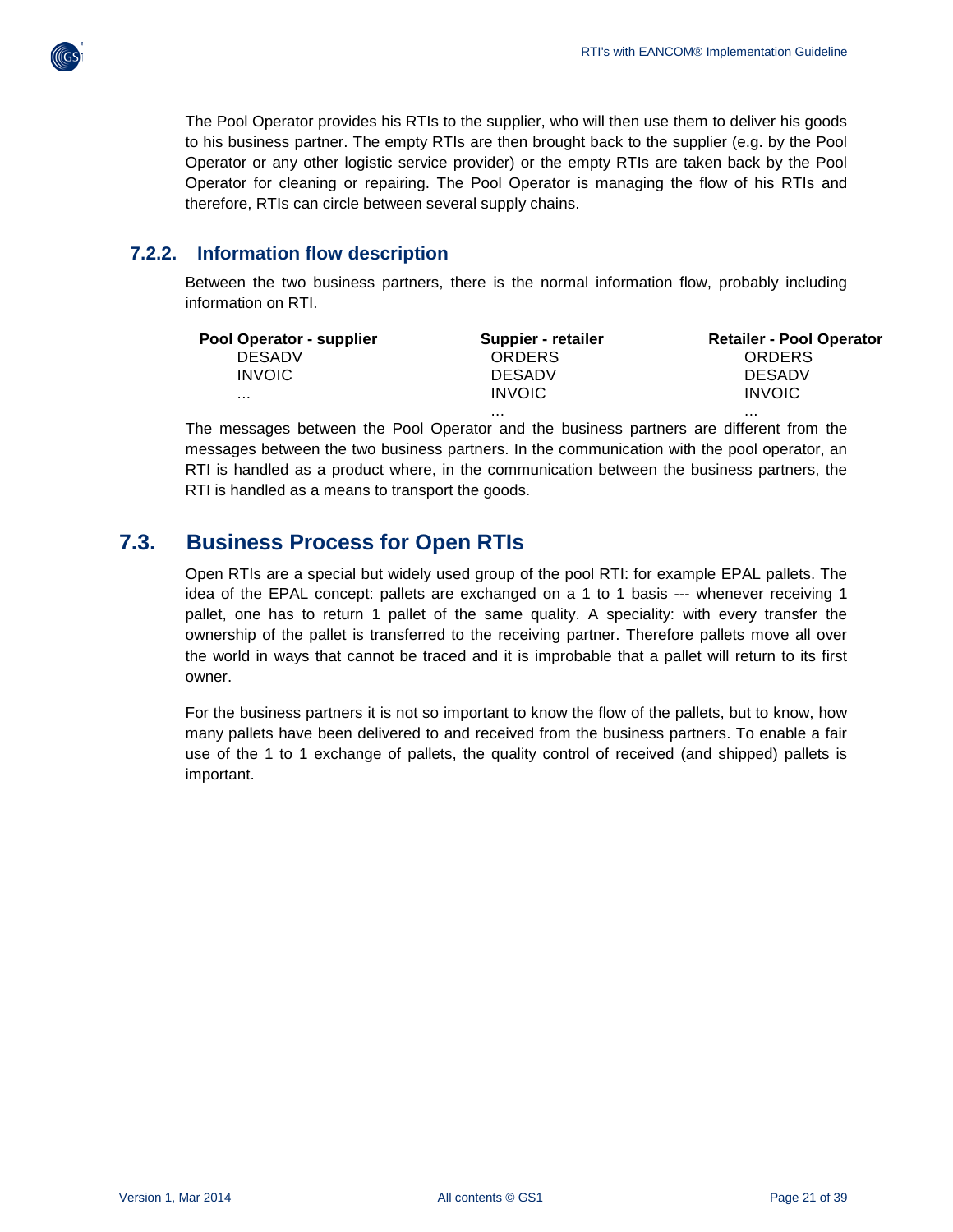

## <span id="page-21-0"></span>**Physical flow description**

A supplier uses EPAL pallets to deliver his goods to his two business partners. In an ideal case, he will get back immediately the same amount of pallets of the same quality as he has shipped to his client. It is obvious that in this open supply chain, pallets can be transferred to many business partners.



## <span id="page-21-1"></span>**7.3.1. Information flow description**

The information flow concerning open RTI is between two business partners. The number of the transferred pallets has to be included in the normal EDI messages:

- (ORDERS)
- DESADV
- INVOIC
- ...

#### <span id="page-21-2"></span>**7.3.2. Information flow description, including a logistic service provider**

A logistic service provider is the transportation partner between the two business partners. If the logistic service provider is included into the EDI communication, the following EDI messages have to be considered:

- IFTMIN
- **IFCSUM**
- **IFTSTA**
- INSDES
- HANMOV
- INVRPT
- OSTRPT
- ...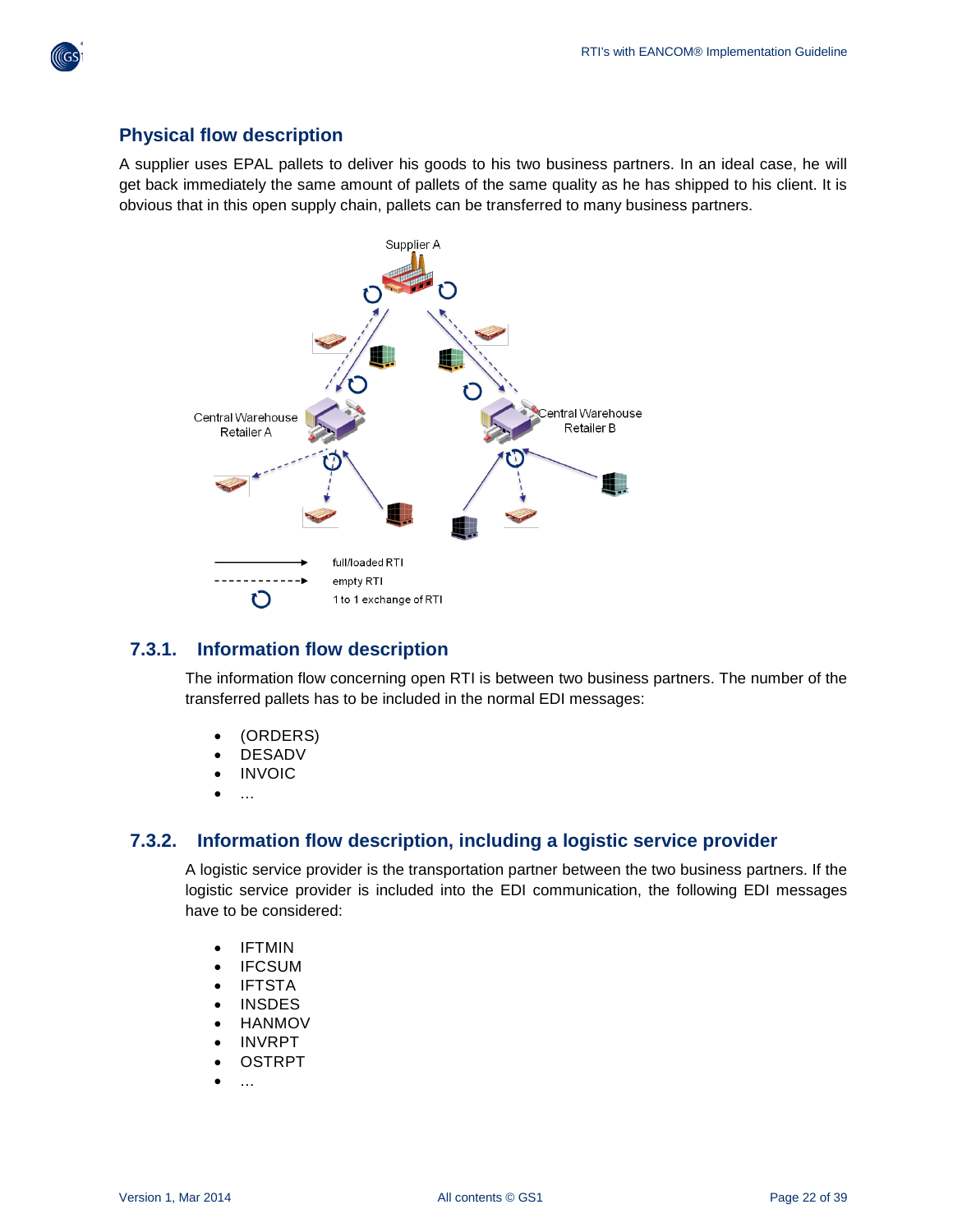

### <span id="page-22-0"></span>**7.3.3. Logistics Interoperability Model (the LIM document)**

We recommend following the rules described in the Reference to LIM (Logistics Interoperability Model) Document version:

[http://www.gs1.org/transportlogistics/forum/work\\_groups/lim/](http://www.gs1.org/transportlogistics/forum/work_groups/lim/)

Notably we advise you to see the LIM overview in chapter 1.2 and then the section III for the detailed scenario. The LIM describes common business processes and data interchanges to support interoperability with Logistic Service Providers, notably in the RTI context. It is available on the GS1 Global Office web site within the sector: Transport and Logistics.

## <span id="page-22-1"></span>**7.4. Change of ownership vs. handling of an RTI**

To understand the different processes concerning the movement of RTIs, it is important to group them into the three above defined groups: private, open and rented RTI. When discussing RTIs always make sure what kind of RTI it is and therefore what processes you have in mind.

Nevertheless, for the application of the RTI processes into EDI messages, it is not the change of ownership that is most important<sup>[4](#page-23-0)</sup>, but the way an RTI is handled: an RTI could be seen as an asset (a means for transporting goods) or as a trade item (when the focus lies on the empty RTI itself).

#### **Remark on RTIs and master data:**

Usually RTIs are ordered implicitly with the goods which means RTI information is included in the master data of the ordered product (or the type of RTI has been agreed on in e.g. an Interchange Agreement<sup>[5](#page-23-1)</sup>).

There may be a few exceptions, where the RTI information is ordered explicitly. But these exceptions have to be agreed upon in e.g. an Interchange Agreement as well.

**<sup>4</sup>** except for the INVOIC.

**<sup>5</sup>** Interchange Agreement (IA): written agreement with the status of a (legally binding) contract in which both eCom partners make explicit a number of agreements which they regard as essential for a correct and efficient use of eCom. It will describe the procedure to follow when electronic communication fails, how to deal with an order that cannot be met, etc.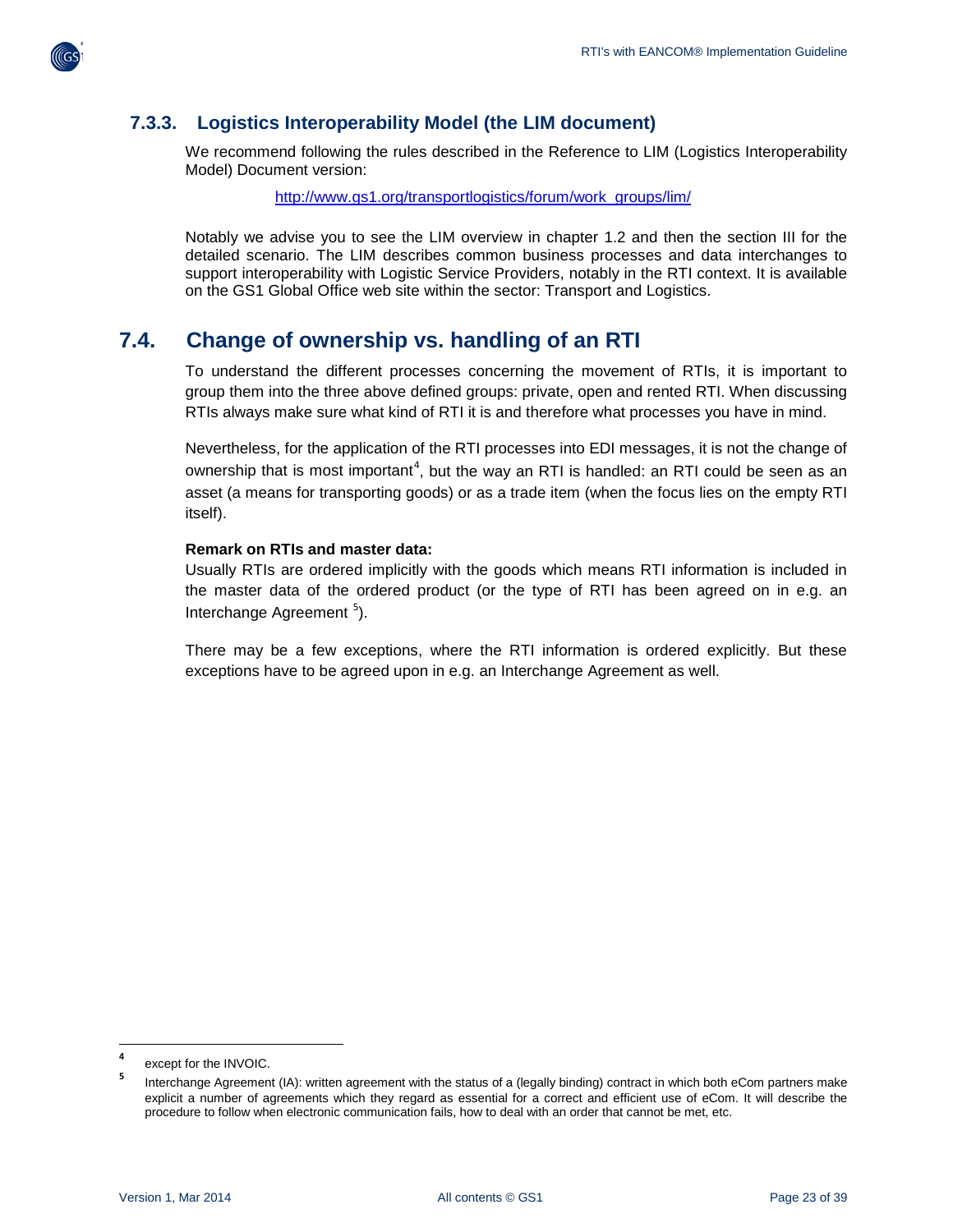



<span id="page-23-1"></span><span id="page-23-0"></span>

| <b>Message</b> | <b>Private RTI</b>                                                                                                                                                       | <b>Rented RTI</b>                                                                                                                                                                                                                                                                              |                                                                                                                                                    | Open RTI                                                                                                                                                                                                                                      |
|----------------|--------------------------------------------------------------------------------------------------------------------------------------------------------------------------|------------------------------------------------------------------------------------------------------------------------------------------------------------------------------------------------------------------------------------------------------------------------------------------------|----------------------------------------------------------------------------------------------------------------------------------------------------|-----------------------------------------------------------------------------------------------------------------------------------------------------------------------------------------------------------------------------------------------|
|                |                                                                                                                                                                          | Trading partner                                                                                                                                                                                                                                                                                | Pool Operator                                                                                                                                      |                                                                                                                                                                                                                                               |
| <b>ORDERS</b>  | RTIs should be part of<br>the master data: it is<br>defined what RTI will be<br>used to transport the<br>ordered Product (no<br>GRAI in the orders)                      | RTIs should be part of<br>the master data: it is<br>defined what RTI will be<br>used to transport the<br>ordered Product (no<br>GRAI in the orders)                                                                                                                                            | The supplier orders<br>(empty or new) RTIs<br>from the pool operator.<br>These RTIs are seen as<br>Trade Items.                                    | RTI should be part of<br>the master data: it is<br>defined what RTI will be<br>used to transport the<br>ordered Product (no<br>GRAI in the orders)                                                                                            |
| <b>DESADV</b>  | <b>GRAIs should be</b><br>mentioned in the<br>despatch advice:<br>enables the two trading<br>partners to count the<br>send/received RTIs<br>(RTI is seen as an<br>asset) | There might be a need<br>to have some RTI<br>information within the<br>despatch advice: in<br>case the retailer has to<br>have RTI inventory<br>reports with the pool<br>operator. RTIs would be<br>seen as assets.)<br>Otherwise no need for<br>RTI information in these<br>despatch advices. | The pool operator<br>despatches his RTIs to<br>the supplier. These<br>RTIs are seen as trade<br>items.                                             | <b>GRAIs should be</b><br>mentioned in the<br>despatch advice:<br>enables the two trading<br>partners to count the<br>send/received RTIs<br>(RTI is seen as an<br>asset)                                                                      |
| <b>INVOIC</b>  | The RTI belongs to one<br>of the two partners, the<br>ownership does not<br>change and there is no<br>fee invoiced. No GRAI<br>in the invoice.                           | The two trading<br>partners do not invoice<br>the RTI to each other.<br>No RTI information in<br>the invoice.                                                                                                                                                                                  | These RTIs are rented<br>to the supplier and<br>therefore a fee is<br>invoiced. These RTIs<br>are seen as trade items<br>being rented to a client. | Usually, these RTI are<br>exchanged on a 1-to-1<br>basis. In this case no<br>RTI information in the<br>invoice. If this is not the<br>case, a handling fee or<br>a price will be invoiced.<br>(in this case RTIs are<br>seen as trade items.) |

The following table provides an overview on how an RTI is seen as an asset and where it is seen as a trade item.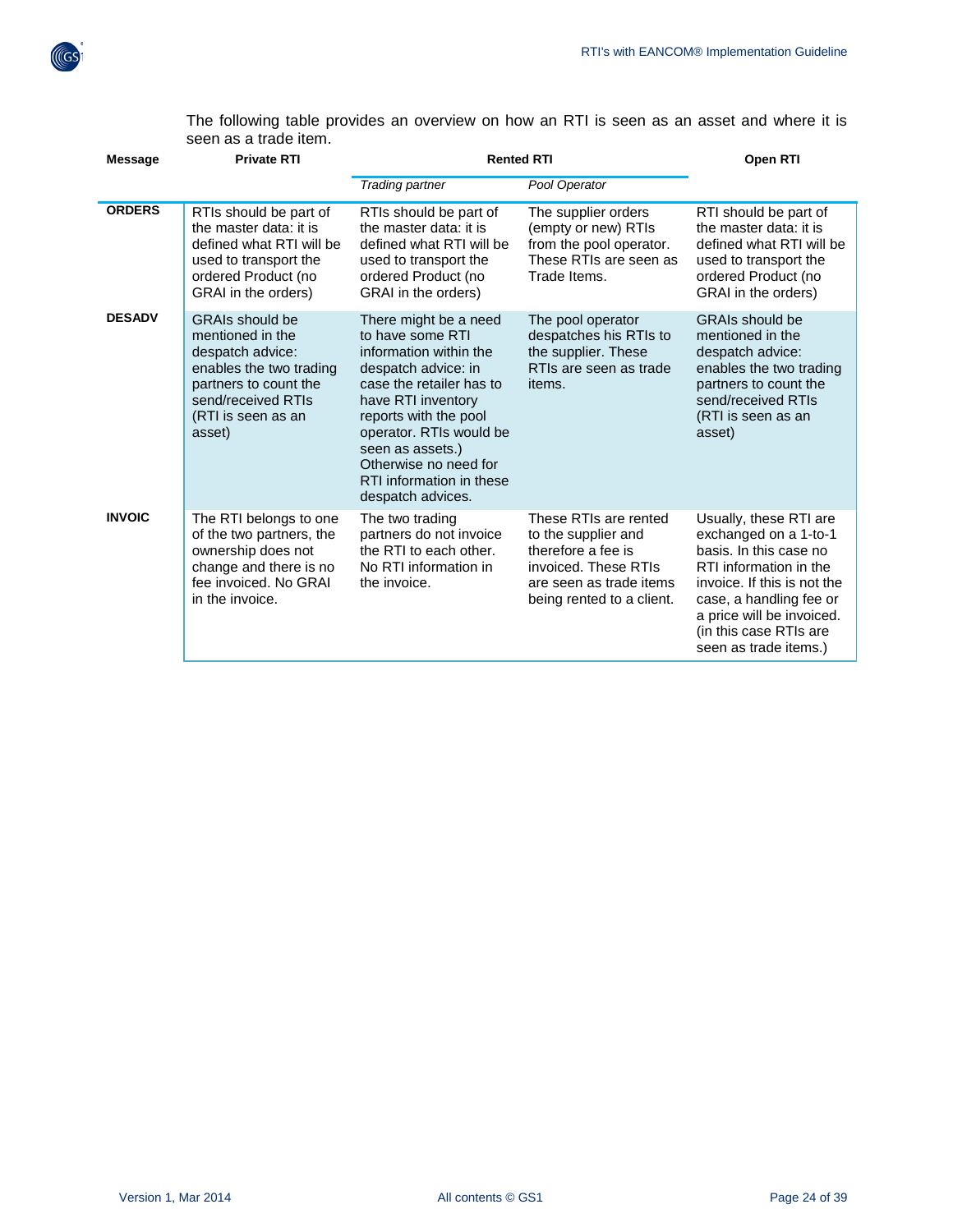

# <span id="page-24-0"></span>**8. Flow of information and eCom messages**

This chapter describes the different flows of information between partners and gives recommendations on the basic eCom messages to be used. The guideline focuses on EANCOM® messages as the most commonly used GS1 eCom standard.

The management of RTIs, packing and reusable packaging consists in supplying, tracing and the compliance of reusable items that temporarily contain and carry merchandise through the supply chain, then **restituting** ? or invoicing them. This implies a perfect control of information that proves which operations were followed.

The solutions offered in this chapter are based on EANCOM<sup>®</sup> 2002. The principal messages, which must be used for RTI management and the way they should be mapped in EANCOM® 2002, are described in this chapter.

## <span id="page-24-1"></span>**8.1. Handling of RTIs in eCom Messages**

As pointed out before, this Guideline exclusively focuses on the handling of RTIs as assets. RTIs can move around in three distinct ways:

- **unloaded** (aka "empty"): the RTI is moved without merchandise on/in it.
- **loaded**, but as a fixed part of a GTIN (*see Section 5.2.3.*): the RTI is moved as the carrying part of the logistic unit, which is also a GTIN**[6](#page-25-2)** (via which the goods have been ordered). The type of the RTI is predefined in the description of the "encompassing" GTIN in the product data base.
- **loaded**:

the RTI is moved as the carrying part of the logistic unit with which the goods are delivered. The type of the RTI is chosen according to, and can vary depending on previous agreements between supplier and buyer.

The difference in processes between "empty" RTIs and "loaded" RTIs is reflected in the way they are identified in the subsequent EANCOM<sup>®</sup> messages.

- If "empty" RTIs are the object of the message, they will be identified as **n**GRAIs in the PIA segment for the asset types, whereas possible individual IDs (**s**GRAIs) will be communicated in the subsequent GIN segments.<sup>[7](#page-25-3)</sup>
- If goods (hence "loaded" RTIs) are the object of the message, they will appear as GTINs in the LIN segment. The corresponding RTIs (asset types) are identified in subsequent GIN segments, regardless of their general (nGRAI) or individual (sGRAI) nature.

Obviously, a combination of both situations is also possible.

In each of the following EANCOM® messages the distinction between "empty" RTIs and "loaded" RTIs is taken into account, as it has an influence on the way the message will be structured.

**<sup>6</sup>** In this case the logistic unit (aka delivery unit) is also the ordering unit.

**<sup>7</sup>** As a reminder: the requesting party can never ask for **s**GRAIs, only for **n**GRAIs. However, its partner can communicate sGRAIs if they are available (and depending on previous agreements between the partners).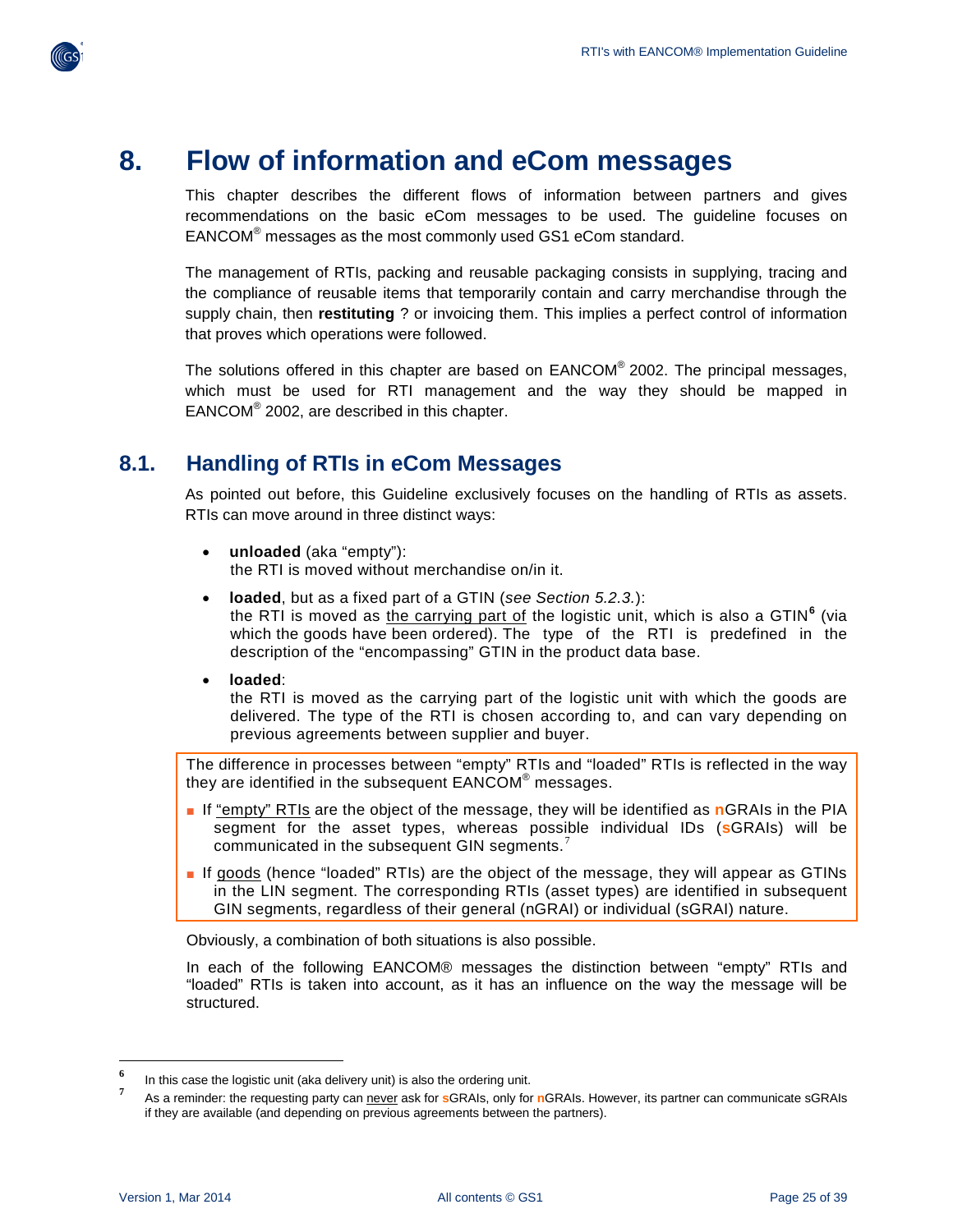

## <span id="page-25-0"></span>**8.2. Purchase order**

The ordering process takes place between two commercial partners. In principle, only occurrences of products and packaging units, which are defined (presented) as ordering units by the supplier, can be ordered by his customer.

## <span id="page-25-1"></span>**8.2.1. "Empty" RTIs**

"Empty" RTIs can move between partners, which have a private relationship, or within the context of an RTI pool. In both instances it can be necessary for a party to request "empty" RTIs, either from his private partner of from the pool coordinator.

If for example a retailer has too many empty bottles at his point of sale, he will request empty crates from his beverage supplier to return these bottles to him. Parties can also request empty crates from the pool operator to replenish their RTI stock.

Obviously, only types of RTI (= **n**GRAI) can be requested, never individual RTIs (= **s**GRAI).[8](#page-26-1)

It is important not to mix up these movements of "empty" RTIs with the return of goods, for which specific EANCOM<sup>®</sup> messages exist (e.g. RETINS or RETANN).

The following example shows how two types of "empty" RTIs are requested by the sender of the message, in case 48 units of type <nGRAI-1> and 20 of type <nGRAI-2>.<sup>[9](#page-26-2)</sup>

| $S+$ | <b>ORDERS</b>                   | <b>Meaning of every segment</b>                            |
|------|---------------------------------|------------------------------------------------------------|
|      | $\cdots$                        |                                                            |
| #47  | $LIN+1'$                        |                                                            |
| #48  | PIA+5+ <ngrai-1>: SUE</ngrai-1> | Asset (type) is identified by nGRAI <ngrai-1></ngrai-1>    |
| #51  | OTY+21.48                       | Ordered quantity = $48$ [RTIs]                             |
| #47  | $LIN+2'$                        |                                                            |
| #48  | $PIA+5+0GRA-2>$ : SUE           | Asset (type) is identified by the $\langle nGRAI-2\rangle$ |
| #51  | OTY+21.20                       | Ordered quantity = $20$ [RTIs]                             |
|      | $\cdots$                        |                                                            |

<span id="page-25-2"></span>**<sup>8</sup>** In some countries national solutions have been implemented in which the RTI is identified by a GTIN. Please contact your local GS1 organisation for further details.

<span id="page-25-3"></span>**<sup>9</sup>** Conventions for EANCOM Examples: New code values for RTI are marked in **bold orange;** content (= information to be filled out by user) is marked in *italic blue*.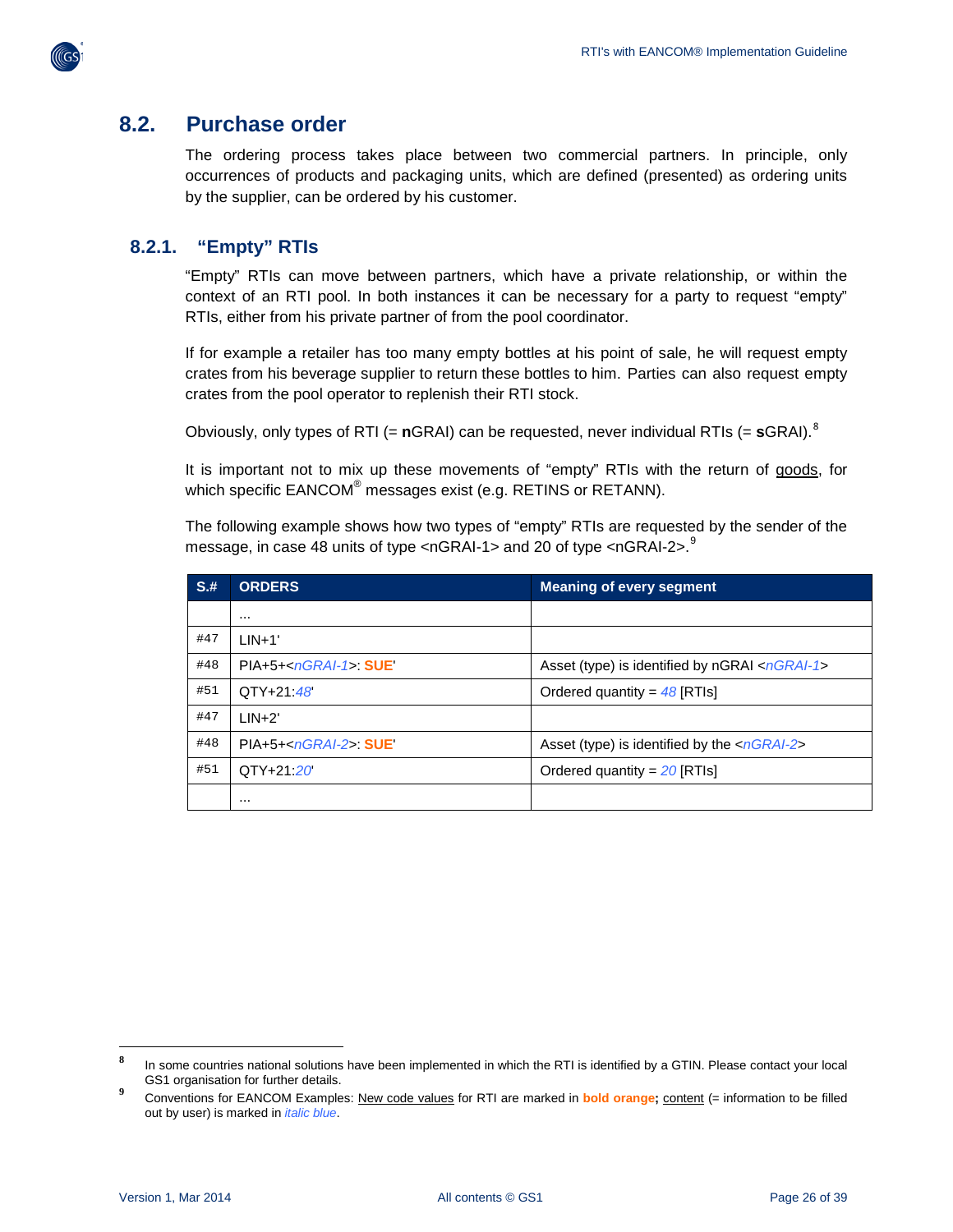

#### <span id="page-26-0"></span>**8.2.2. "Loaded" RTIs**

Normally the customer does not order separately the RTIs on/in which the products will be delivered, as for larger product volumes they will already know this information as the result of previous master data alignment. This information is important as it allows the customer to correctly manipulate the logistic units, as well as to foresee the space needed for storage.

However, depending on the Interchange Agreement (IA) between the trading partners it may be possible for the customer to specify in the ORDERS message not only the goods he wants to receive, but also the type of the RTI on which the goods will be loaded.

Depending on the way of ordering this Guideline differentiates between RTIs implicitly and RTIs explicitly ordered.

Smaller volumes of merchandise (GTINs), which do not encompass reusable assets, will normally be grouped together on/in an RTI for transportation purposes. Here also the type of RTI can beforehand be agreed upon between partners, or can be made explicit in the order. However, that does not impact the use of the DESADV message, which will follow the order.

#### **8.2.2.1. Implicitly ordered RTIs**

In this situation the RTI serves as the transport/packaging support for a trade item, and as such is an integral part of the ordered GTIN, so no further communication about it is necessary. Owing to the previous data synchronisation the client already knows which type of RTI (nGRAI) the ordered goods will be shipped on/in.

In the following message excerpt 20 units of <GTIN-1> are ordered. For this example it is necessary to know that <GTIN-1> is an ordering unit and that the RTI type it will be shipped on, <nGRAI-2>, is part of the definition of <GTIN-1>. Hence, no information about the nGRAI needs to be exchanged, as this is part of the master data of the trade item's GTIN and is known already by the issuer of the order.

| $S+$ | <b>ORDERS</b>                 | <b>Meaning of every segment</b>                          |
|------|-------------------------------|----------------------------------------------------------|
|      | $\cdots$                      |                                                          |
| #47  | LIN+1++< <i>GTIN-1</i> >:SRV' | First line item is identified by the GTIN $\leq$ GTIN-1> |
| #51  | OTY+21:20                     | Ordered quantity of current line item is 20 units.       |
|      | $\cdots$                      |                                                          |

As the example demonstrates, the RTI information does not appear.

#### <span id="page-26-2"></span><span id="page-26-1"></span>**8.2.2.2. Explicitly ordered**

A customer (e.g. retailer) may occasionally need a different, one-off requirement from his supplier (e.g. manufacturer), regardless of the ordering unit. Whether that is allowed in a specific commercial relationship, and if so, how much such a special request will be charged, will have been specified previously in the Interchange Agreement (IA) between these parties.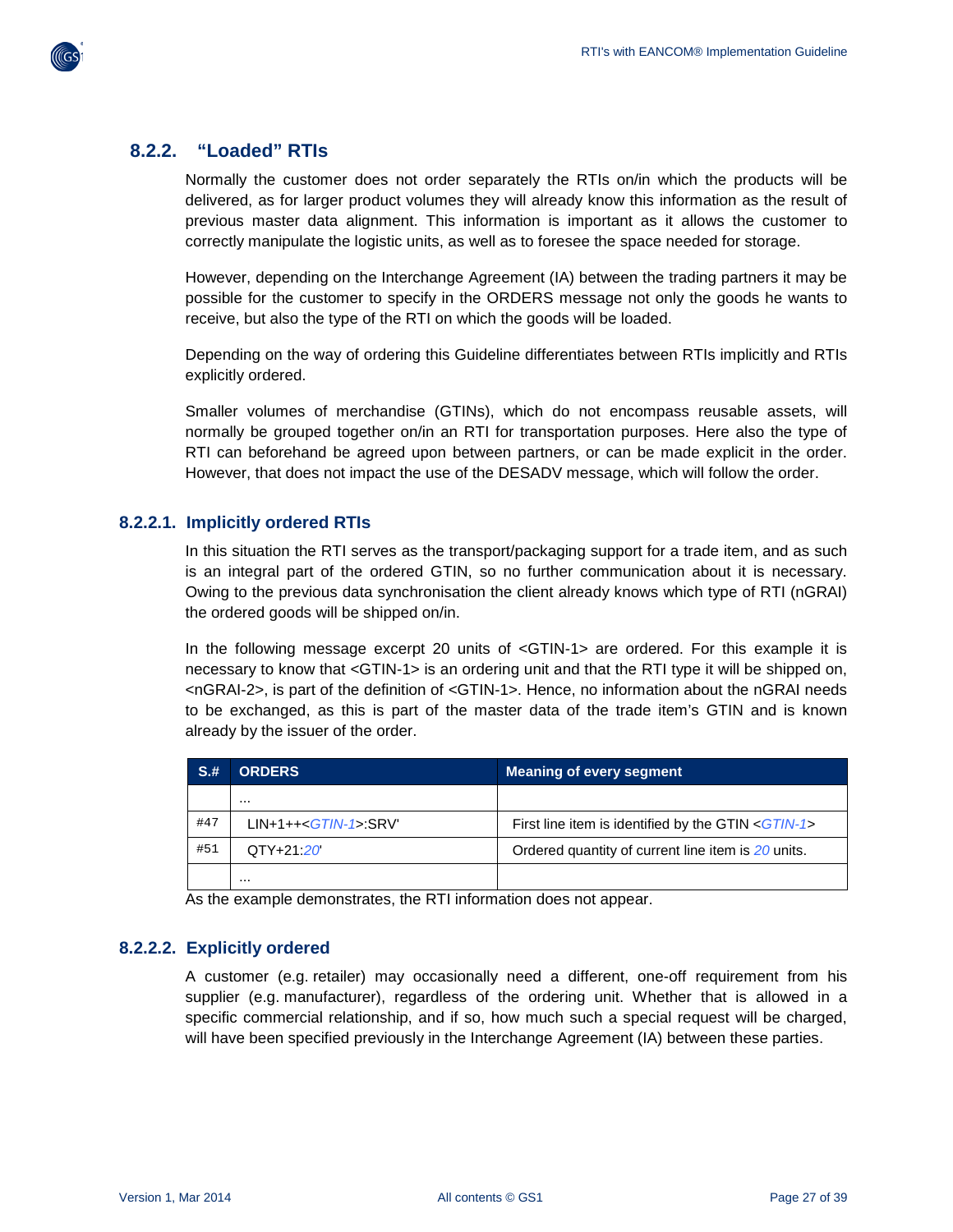

If the RTI should be ordered explicitly, the GRAI is displayed in the PCI and GIN segments of the PAC group at detail level. In such an ordering process only types of RTIs, i.e. non-serialised GRAIs (nGRAIs), can be used.

In the following message excerpt 150 units of <GTIN-2> are ordered. The customer specifies that he wants them delivered in/on 10 RTIs of type <nGRAI-2>.

| $S+$ | <b>ORDERS</b>          | <b>Meaning of every segment</b>                                                                     |
|------|------------------------|-----------------------------------------------------------------------------------------------------|
|      | $\cdots$               |                                                                                                     |
| #47  | $LIN+1++GTIN-2>$ :SRV' | First line item is identified by GTIN $\leq$ GTIN-2>                                                |
| #51  | QTY+21:150             | Ordered quantity of current line item is 150 units                                                  |
| #63  | <b>PAC+10</b>          | Current line item must be packed on 10 packaging units<br>[RTIs]                                    |
| #65  | $PCI + < 41G$          | Packaging units [10 RTIs] [to be] marked with a GRAI                                                |
| #68  | $GIN+DA+1GRA-2>$       | Current packaging unit [10 RTIs] [will be] identified by<br>non-serialised GRAI <ngrai-2></ngrai-2> |
|      | $\cdots$               |                                                                                                     |

#### **!!! Warning !!!**

How the goods are allocated to the individual RTIs in such a scenario (i.e. in which order, up to which degree, etc) must have been agreed in the Interchange Agreement (IA).

Alternatively, repetitions of the LIN segment with the same GTIN could be used. In that approach the customer describes what they wants RTI by RTI. (However, it is obvious that such custom-composed RTIs make things much more complex, hence should be avoided if at all possible.)

## <span id="page-27-0"></span>**8.3. Despatch Advice (DESADV)**

The despatch advice is sent from the consignor (supplier or third party) to another party, not necessarily the buyer, and contains logistic information. This information builds logically on the preceding ORDERS message. Apart from the ORDERS message's reference number there is no direct link other than the GTINs ordered, and possibly the requested RTI types.

It is assumed that all logistic units (= despatch units) are individually identified with an SSCC. (*see Sections 5.2.2., 5.2.4 and 5.2.5.*)

In the delivery process it is important to know if the RTIs move with or without goods, because this calls for a different approach in the DESADV. But it makes no difference whether the RTIs have previously, in the ORDERS message, been made explicit or not: as they can also travel to third parties (e.g. Logistic Service Providers), it is recommended always to detail the RTIs involved, regardless of the scenario.

#### <span id="page-27-1"></span>**8.3.1. "Empty" RTIs**

This situation occurs when unloaded ("empty") RTIs are moved to another destination. That can be another company (e.g. pool member), but also another place within the company's "sphere of influence", like a warehouse. When and how this happens, is part of the Interchange Agreement.

If the unloaded RTIs are only a part of the complete shipment, their corresponding information should be communicated in the "non-structured" part of the DESADV message, i.e. between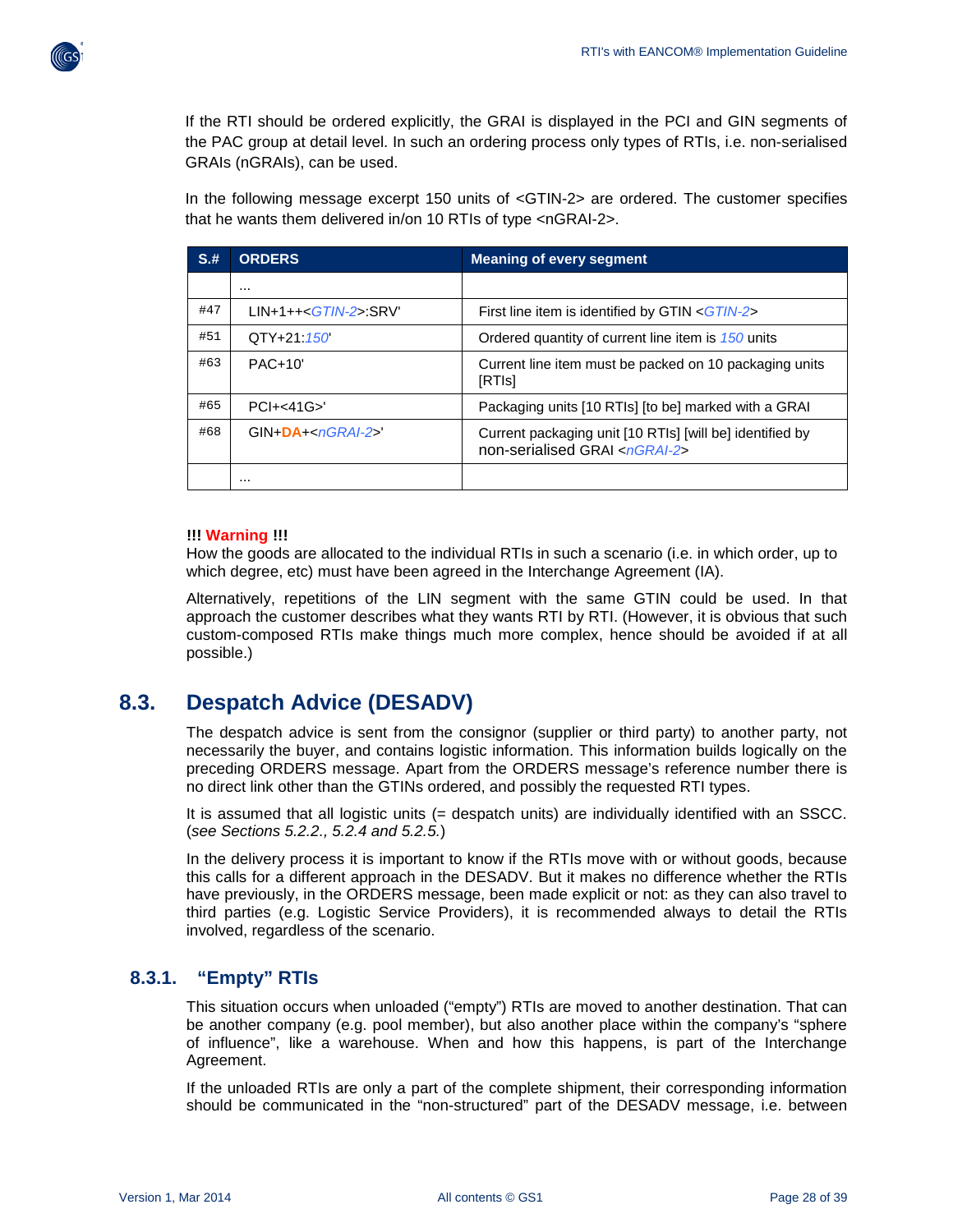

CPS+1' and CPS+2+1', which is the point where the communication of the "structured" information starts.

#### **8.3.1.1. NON-SERIALISED GRAI (= nGRAI)**

In the following message excerpt 50 RTIs (empty pallets) of type <nGRAI-1> and 20 RTIs (empty crates) of type <nGRAI-2> have to be moved to another place. Here is how this should be expressed in the DESADV<sup>10</sup>:

| $S+$ | <b>DESADV</b>         | <b>Meaning of every segment</b>                            |  |
|------|-----------------------|------------------------------------------------------------|--|
|      | $\cdots$              |                                                            |  |
| #22  | $CPS+1'$              | 1st consignment level $($ = whole shipment)                |  |
| #31  | $LIN + 1'$            |                                                            |  |
| #32  | $PIA+5+1GRA-1>$ : SUE | Asset (type) is identified by nGRAI <ngrai-1></ngrai-1>    |  |
| #35  | OTY+12.50             | Despatch quantity = $50$ [RTIs]                            |  |
| #31  | $LIN+2'$              |                                                            |  |
| #32  | $PIA+5+1GRA-2>$ : SUE | Asset (type) is identified by the $\langle nGRAI-2\rangle$ |  |
| #35  | OTY+12.20             | Despatch quantity = $20$ [RTIs]                            |  |
| #22  | $CPS+2+1'$            | 2nd consignment level (parent = complete shipment)         |  |
|      | $\cdots$              |                                                            |  |

It should be noted that there is no way of expressing if/how these RTIs have been grouped (e.g. piled, upright) in the transporting vehicle.

### **8.3.1.2. SERIALISED GRAI (= sGRAI)**

In the following message excerpt 50 individual RTIs (empty pallets) marked with <sGRAI-1> to <sGRAI-50> are moved to another place. Here is how this should be expressed in the DESADV. The segments marked in grey are identical with the corresponding segments for the nGRAI solution!

| $S+$ | <b>DESADV</b>                                                                                                                        | <b>Meaning of every segment</b>                                               |  |  |
|------|--------------------------------------------------------------------------------------------------------------------------------------|-------------------------------------------------------------------------------|--|--|
|      | $\cdots$                                                                                                                             |                                                                               |  |  |
| #22  | $CPS+1'$                                                                                                                             | 1st consignment level (= whole shipment)                                      |  |  |
| #31  | $LIN+1'$                                                                                                                             |                                                                               |  |  |
| #32  | PIA+5+ <ngrai-1>: SUE</ngrai-1>                                                                                                      | Asset (type) is identified by nGRAI <ngrai-1></ngrai-1>                       |  |  |
| #35  | OTY+12.50                                                                                                                            | Despatch quantity = $50$ [RTIs]                                               |  |  |
| #47  | <b>PCI+41G</b>                                                                                                                       | Units [50 RTIs] are marked with a GRAI                                        |  |  |
| #51  | GIN+ <b>DB</b> + <sgrai-1>+<sgrai-2><br/>+<sgrai-3>+<sgrai-4>+<sgrai-5>'</sgrai-5></sgrai-4></sgrai-3></sgrai-2></sgrai-1>           | Packaging [RTIs] identified by sGRAIs<br>$\leq$ SGRAI-1> to $\leq$ SGRAI-5>   |  |  |
| #51  | $GIN+DB++$<br>+ <sgrai-8>+<sgrai-9>+<sgrai-10>'</sgrai-10></sgrai-9></sgrai-8>                                                       | Packaging [RTIs] identified by sGRAIs<br>$\leq$ SGRAI-6> to $\leq$ SGRAI-10>  |  |  |
|      | $\cdots$                                                                                                                             |                                                                               |  |  |
| #51  | GIN+ <b>DB</b> + <sgrai-46>+<sgrai-47><br/>+<sgrai-48>+<sgrai-49>+<sgrai-50>'</sgrai-50></sgrai-49></sgrai-48></sgrai-47></sgrai-46> | Packaging [RTIs] identified by sGRAIs<br>$\leq$ SGRAI-46> to $\leq$ SGRAI-50> |  |  |

**<sup>10</sup>** In some countries national solutions have been implemented in which the RTI is identified by a GTIN. Please contact your local GS1 organisation for further details.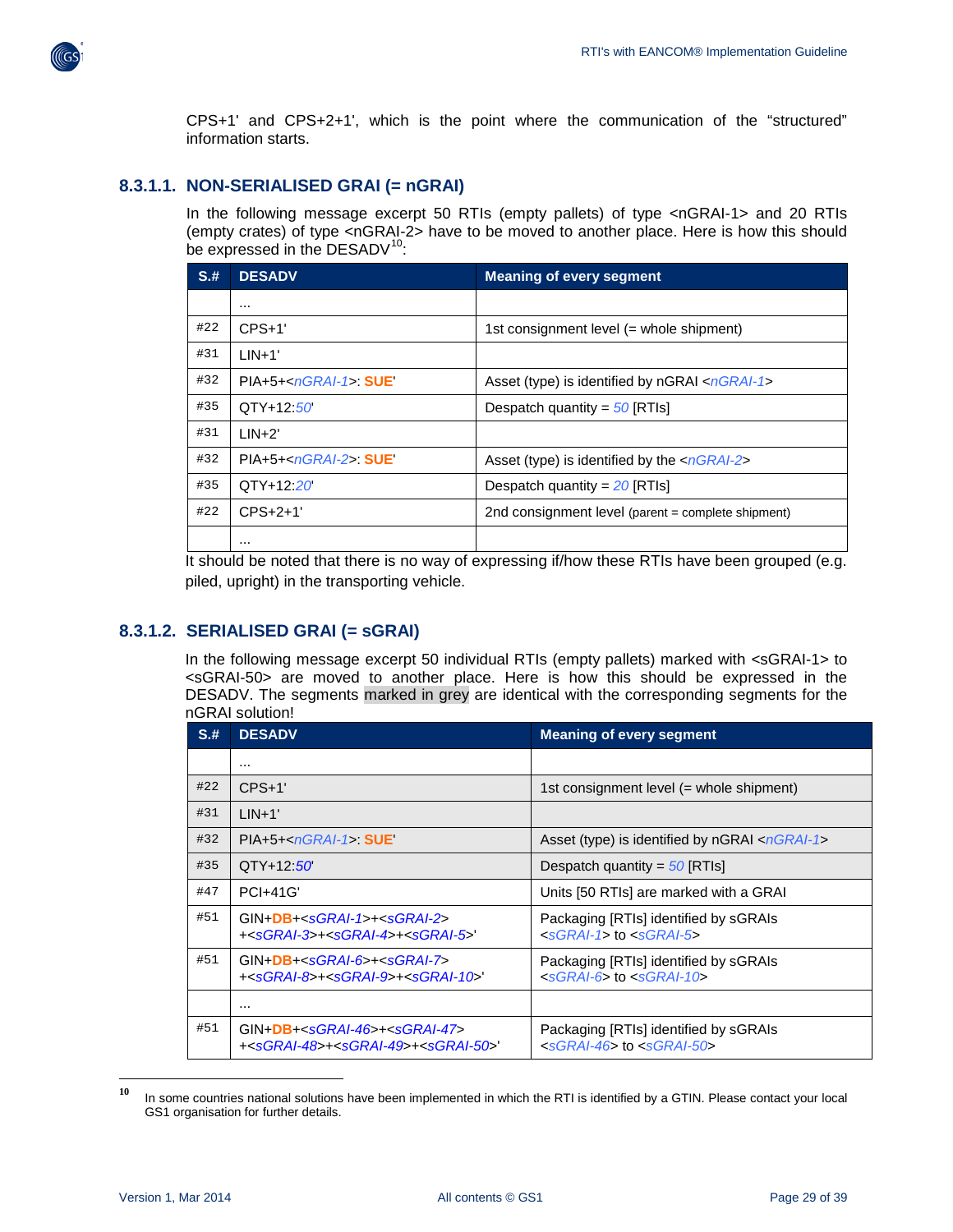

|     | <b>S.# DESADV</b> |            | <b>Meaning of every segment</b>                    |  |
|-----|-------------------|------------|----------------------------------------------------|--|
| #22 |                   | $CPS+2+1'$ | 2nd consignment level (parent = complete shipment) |  |
|     |                   |            |                                                    |  |

It should be noted that there is no way of expressing if/how these RTIs have been grouped (e.g. piled, upright) in the transporting vehicle.

#### <span id="page-29-0"></span>**8.3.2. "Loaded" RTIs**

It is up to the user if he will provide only the type of the RTI (= **n**GRAI) or information about the individual pallet. However it is recommended to provide the information about the **s**GRAI, if available, since this approach allows the tracking and tracing of each individual pallet.

In the following example a shipment consisting of 20 individual pallets of type <**n**GRAI-3>, all loaded with <GTIN-1>, is described. Whether this type of RTI had been detailed in the preceding order (i.e. explicit order), or if it is a component of a GTIN (i.e. implicit order), is of no importance, because it does not lead to a different approach. The only real difference between both situations resides in the GIN segment, where another qualifier must be used.

In both scenarios the RTIs will be detailed with a GRAI. According to GS1 recommendations the logistic units have also been marked with an SSCC (<SSCC-1> to <SSCC-20>).

#### **8.3.2.1. NON-SERIALISED GRAI (= nGRAI)**

In this example we consider 20 pallets of type <nGRAI-3>; their SSCCs range from <SSCC-1> to <SSCC-20>.

<span id="page-29-1"></span>

| $S+$ | <b>DESADV</b>              | <b>Meaning of every segment</b>                                                          |  |
|------|----------------------------|------------------------------------------------------------------------------------------|--|
|      | $\cdots$                   |                                                                                          |  |
| #22  | $CPS+1'$                   | 1st (highest) consignment level (= whole shipment)                                       |  |
| #23  | <b>PAC+20'</b>             | Current consignment level [shipment] consists of 20 [logistic] units                     |  |
| #22  | $CPS+2+1'$                 | 2nd consignment level (parent $=$ whole shipment):<br>description of 1st logistic unit   |  |
| #23  | $PAC+1'$                   | Current consignment level consists of 1 unit [pallet]                                    |  |
| #27  | <b>PCI+33E</b>             | Packaging unit [pallet] marked with SSCC                                                 |  |
| #30  | $GIN+BJ+ < SSCC-1>$        | Current packaging unit [pallet] identified by SSCC <sscc-1></sscc-1>                     |  |
| #27  | <b>PCI+41G</b>             | Packaging unit [pallet] is marked with a GRAI                                            |  |
| #30  | $GIN+DA+AGRA$ -3>'         | Current packaging unit [pallet] identified by nGRAI <ngrai-3></ngrai-3>                  |  |
| #31  | $LIN+1++GTIN-1>$ :SRV'     | First line item, on current logistic unit [pallet], identified by GTIN<br>$\leq$ GTIN-1> |  |
|      | $\cdots$                   |                                                                                          |  |
| #22  | $CPS+3+1'$                 | 2nd consignment level (parent $=$ whole shipment):<br>description of 2nd logistic unit   |  |
| #23  | $PAC+1'$                   | Current consignment level consists of 1 unit [pallet]                                    |  |
| #27  | <b>PCI+33E</b>             | Packaging unit [pallet] marked with SSCC                                                 |  |
| #30  | GIN+BJ+ <sscc-2>'</sscc-2> | Current packaging unit [pallet] identified by SSCC <sscc-2></sscc-2>                     |  |
| #27  | <b>PCI+41G</b>             | Packaging unit [pallet] is marked with a GRAI                                            |  |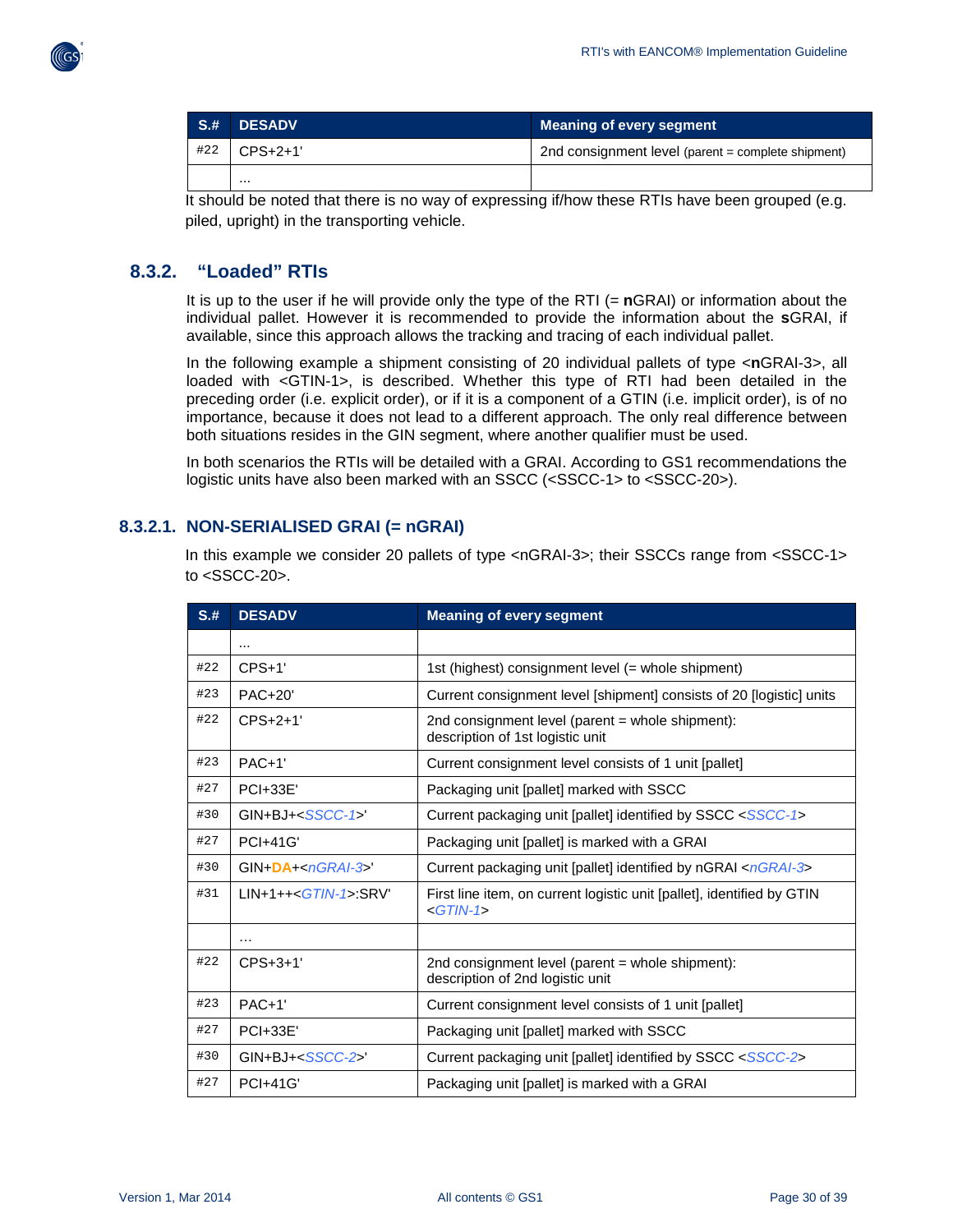

| $S+$ | <b>DESADV</b>                   | <b>Meaning of every segment</b>                                                           |  |
|------|---------------------------------|-------------------------------------------------------------------------------------------|--|
| #30  | $GIN+DA+0GRA-3>$                | Current packaging unit [pallet] identified by nGRAI <ngrai-3></ngrai-3>                   |  |
| #31  | $LIN+2++G$ TIN-1>:SRV'          | Second line item, on current logistic unit [pallet], identified by GTIN<br>$\leq$ GTIN-1> |  |
|      | .                               |                                                                                           |  |
| #22  | $CPS+21+1'$                     | 2nd consignment level (parent $=$ whole shipment):<br>description of 20th logistic unit   |  |
| #23  | $PAC+1'$                        | Current consignment level consists of 1 unit [pallet]                                     |  |
| #27  | $PCI + 33E'$                    | Packaging unit [pallet] marked with SSCC                                                  |  |
| #30  | GIN+BJ+ <sscc-20>'</sscc-20>    | Current packaging unit [pallet] identified by SSCC <sscc-20></sscc-20>                    |  |
| #27  | <b>PCI+41G</b>                  | Packaging unit [pallet] is marked with a GRAI                                             |  |
| #30  | $GIN+DA+1GRA-3>$                | Current packaging unit [pallet] identified by nGRAI <ngrai-3></ngrai-3>                   |  |
| #31  | $LIN+20++G$ <i>TIN-1</i> >:SRV' | 20th line item, on current logistic unit [pallet], identified by GTIN<br>$\leq$ GTIN-1>   |  |
|      | $\cdots$                        |                                                                                           |  |

## **8.3.2.2. SERIALISED GRAI (= sGRAI)**

We take the same example as for the previous section, the only difference being the use of **s**GRAIs instead of **n**GRAIs, ranging from <sGRAI-1> to <sGRAI-20>. The SSCCs of the logistic units again range from <SSCC-1> to <SSCC-20>. The segments marked in grey are identical with the corresponding segments for the **n**GRAI example!

| $S.+$ | <b>DESADV</b>              | <b>Meaning of every segment</b>                                                          |  |
|-------|----------------------------|------------------------------------------------------------------------------------------|--|
|       | $\cdots$                   |                                                                                          |  |
| #22   | $CPS+1'$                   | 1st (highest) consignment level (= whole shipment)                                       |  |
| #23   | <b>PAC+20'</b>             | Current consignment level [shipment] consists of 20 [logistic] units                     |  |
| #22   | $CPS+2+1'$                 | 2nd consignment level (parent = whole shipment):<br>description of 1st logistic unit     |  |
| #23   | $PAC+1'$                   | Current consignment level consists of 1 unit [pallet]                                    |  |
| #27   | <b>PCI+33E'</b>            | Packaging unit [pallet] marked with an SSCC                                              |  |
| #30   | $GIN+BJ+ < SSCC-1>$        | Current packaging unit [pallet] identified by SSCC <sscc-1></sscc-1>                     |  |
| #27   | <b>PCI+41G</b>             | Packaging unit [pallet] is marked with a GRAI                                            |  |
| #30   | $GIN+DB+SSGRAI-1>$         | Current packaging unit [pallet] identified by sGRAI <sgrai-1></sgrai-1>                  |  |
| #31   | $LIN+1++GTIN-1>$ :SRV'     | First line item, on current logistic unit [pallet], identified by GTIN<br>$\leq$ GTIN-1> |  |
|       | $\cdots$                   |                                                                                          |  |
| #22   | $CPS+3+1'$                 | 2nd consignment level (parent = whole shipment):<br>description of 2nd logistic unit     |  |
| #23   | $PAC+1'$                   | Current consignment level consists of 1 unit [pallet]                                    |  |
| #27   | <b>PCI+33E</b>             | Packaging unit [pallet] marked with an SSCC                                              |  |
| #30   | GIN+BJ+ <sscc-2>'</sscc-2> | Current packaging unit [pallet] identified by SSCC <sscc-2></sscc-2>                     |  |
| #27   | <b>PCI+41G</b>             | Packaging unit [pallet] is marked with a GRAI                                            |  |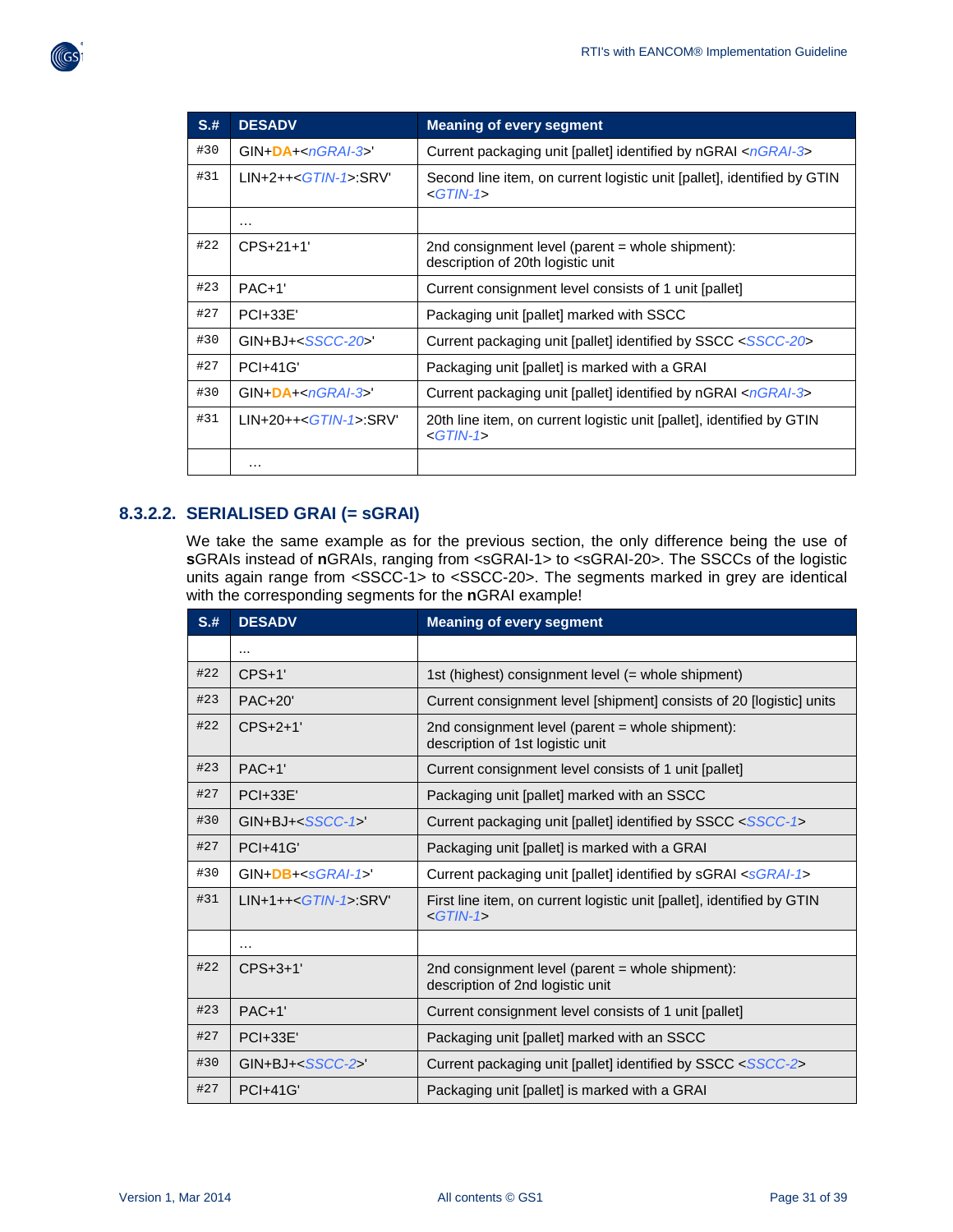

| $S+$ | <b>DESADV</b>                                | <b>Meaning of every segment</b>                                                          |  |
|------|----------------------------------------------|------------------------------------------------------------------------------------------|--|
| #30  | $GIN+DB+$                                    | Current packaging unit [pallet] identified by sGRAI <sgrai-2></sgrai-2>                  |  |
| #31  | $LIN+2++\left\{\frac{3}{10}\right\}-1. SRV'$ | Second line item, on current logistic unit [pallet], identified byGTIN<br>$\leq$ GTIN-1> |  |
|      | $\cdots$                                     |                                                                                          |  |
| #22  | $CPS+21+1'$                                  | 2nd consignment level (parent = whole shipment):<br>description of 20th logistic unit    |  |
| #23  | $PAC+1'$                                     | Current consignment level consists of 1 unit [pallet]                                    |  |
| #27  | $PCI + 33E'$                                 | Packaging unit [pallet] marked with an SSCC                                              |  |
| #30  | GIN+BJ+ <sscc-20>'</sscc-20>                 | Current packaging unit [pallet] identified by SSCC <sscc-20></sscc-20>                   |  |
| #27  | <b>PCI+41G</b>                               | Packaging unit [pallet] is marked with a GRAI                                            |  |
| #30  | $GIN + DB + $                                | Current packaging unit [pallet] identified by sGRAI <sgrai-20></sgrai-20>                |  |
| #31  | $LIN+20++G$ <i>TIN-1</i> >:SRV'              | 20th line item, on current logistic unit [pallet], identified by GTIN<br>$\leq$ GTIN-1>  |  |
|      | $\cdots$                                     |                                                                                          |  |

## <span id="page-31-0"></span>**8.4. Invoice (INVOIC)**

There are several possible reasons why one may want to invoice an  $RT1^{11}$ . In the context of RTIs as logistic assets they can all be led back to the application of the guarantee function (i.e. the managing of deposits).

Together with the invoicing of his merchandise the RTI owner (or responsible: most probably the supplier or a sub-contractor like an LSP) charges a value for the carrying RTI. This is to make sure that his risks are covered.

In the case of a pool the 'membership' and the annual user's fee will be dealt with in a separate invoice, hence these are not the concern of this Guideline.

In situations where users (bilaterally) make up an RTI balance at the end of a given period and invoice or credit the possible imbalance, such a balance will normally be the subject of a separate invoice (or credit note). For the RTI balance itself only the INVRPT message is needed.

<span id="page-31-1"></span>In the invoice the deposit functionality also applies for lost or damaged pallets.

## **8.4.1. How to identify an RTI in an invoice**

In an invoice the RTI is always identified with a non-serialised GRAI in the PIA segment. If a serialised GRAI needs to be invoiced, it will be detailed in the following PCI-GIN segments<sup>[12](#page-32-2)</sup>. This is the same approach as for the DESADV message.

It is important to realise that whenever RTIs are identified in an invoice, they will have to be paid for, even if they are only subject to a deposit.

<sup>&</sup>lt;sup>11</sup> As a reminder: the purchasing of newly manufactured RTIs is not covered by this Guideline.<br><sup>12</sup> In some countries national solutions have been implemented in which the RTI is identified by a GTIN. Please contact your national GS1 organisation for further details.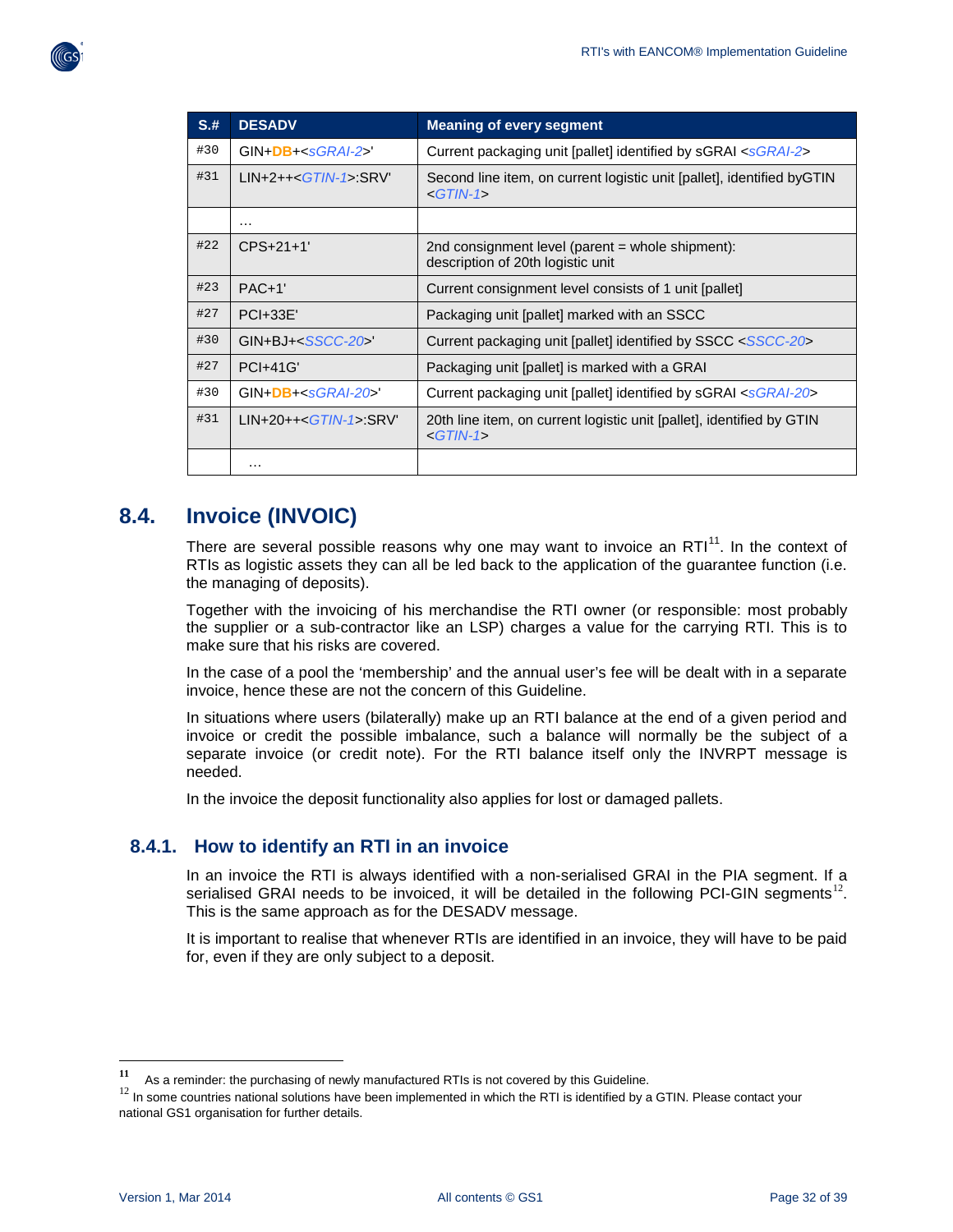

## <span id="page-32-0"></span>**8.4.2. Processing of GRAIs in the INVOIC**

As a consequence of the above, only the deposits need further detailing. Whether the RTIs are "empty" or "loaded", makes no difference, as they always have to be identified via a separate occurrence of the LIN - Segment Group.

#### **!!! Warning !!!**

**1.** Since the scenario for the "encompassed GRAI" (See sections 5.2.3. and 8.2.2.1.) assumes that this "encompassed GRAI" is an integral part of the "encompassing GTIN", this "encompassed GRAI" or RTI will not appear separately as such on the invoice. It is payed for via the "encompassing GTIN", which will be the only related reference mentioned on the invoice.

Users should pay extra attention to this situation, as the dismanteling of the GTIN (logistic unit) will also "create" a new RTI which must be incorporated into the company's assets.

**2.** In some European countries RTIs are subject to VAT. I.e. the law considers them to be sold together with the merchandise they carry. Please contact your national GS1 organisation for more information. The slightly different approach for both situations will be shown in the rest of Section 8.4. However, in order not to make the examples unnecessary complex, and also because the further processing of the VAT may be different from country to country, no further attention will be payed to it.

#### **8.4.2.1. NON-SERIALISED GRAI (= nGRAI)**

In the following INVOIC example it is assumed that a number of goods have already been invoiced in the <N-1> previous LIN segments. Next, all related RTIs are identified and invoiced: 5 of type <nGRAI-1> with a deposit of €20 each, and 7 of type <nGRAI-2> with a deposit of €10 each.

<span id="page-32-2"></span><span id="page-32-1"></span>

| S.H | <b>INVOICE</b>                 | <b>Meaning of every segment</b>                         |  |
|-----|--------------------------------|---------------------------------------------------------|--|
|     | $\cdots$                       |                                                         |  |
| #37 | $LIN+$                         |                                                         |  |
| #38 | PIA+5+ <ngrai-1>:SUE</ngrai-1> | Asset (type) is identified by nGRAI <ngrai-1></ngrai-1> |  |
| #41 | $OTY+47.5$                     | Invoiced quantity = $5$ [< $nGRA-1$ >]                  |  |
| #47 |                                | with VAT on RTI:                                        |  |
|     | MOA+203:100                    | Line item amount $=$ 100                                |  |
|     |                                | no VAT on RTI:                                          |  |
|     | MOA+227:100                    | Deposit = $100$                                         |  |
| #52 | PRI+AAA:20                     | Net price $= 20$                                        |  |
| #37 | $LIN+1+1>$                     |                                                         |  |
| #38 | PIA+5+ <ngrai-2> SUE</ngrai-2> | Asset (type) is identified by the <ngrai-2></ngrai-2>   |  |
| #41 | OTY+47.7                       | Invoiced quantity = $7$ [< $nGRAI-2$ >]                 |  |
| #47 |                                |                                                         |  |
|     | MOA+203:70                     | Line item amount = $70$                                 |  |
|     |                                |                                                         |  |
|     | MOA+227:70                     | Deposit = $70$                                          |  |
| #52 | <b>PRI+AAA: 10</b>             | Net price = $10$                                        |  |
|     | $\cdots$                       |                                                         |  |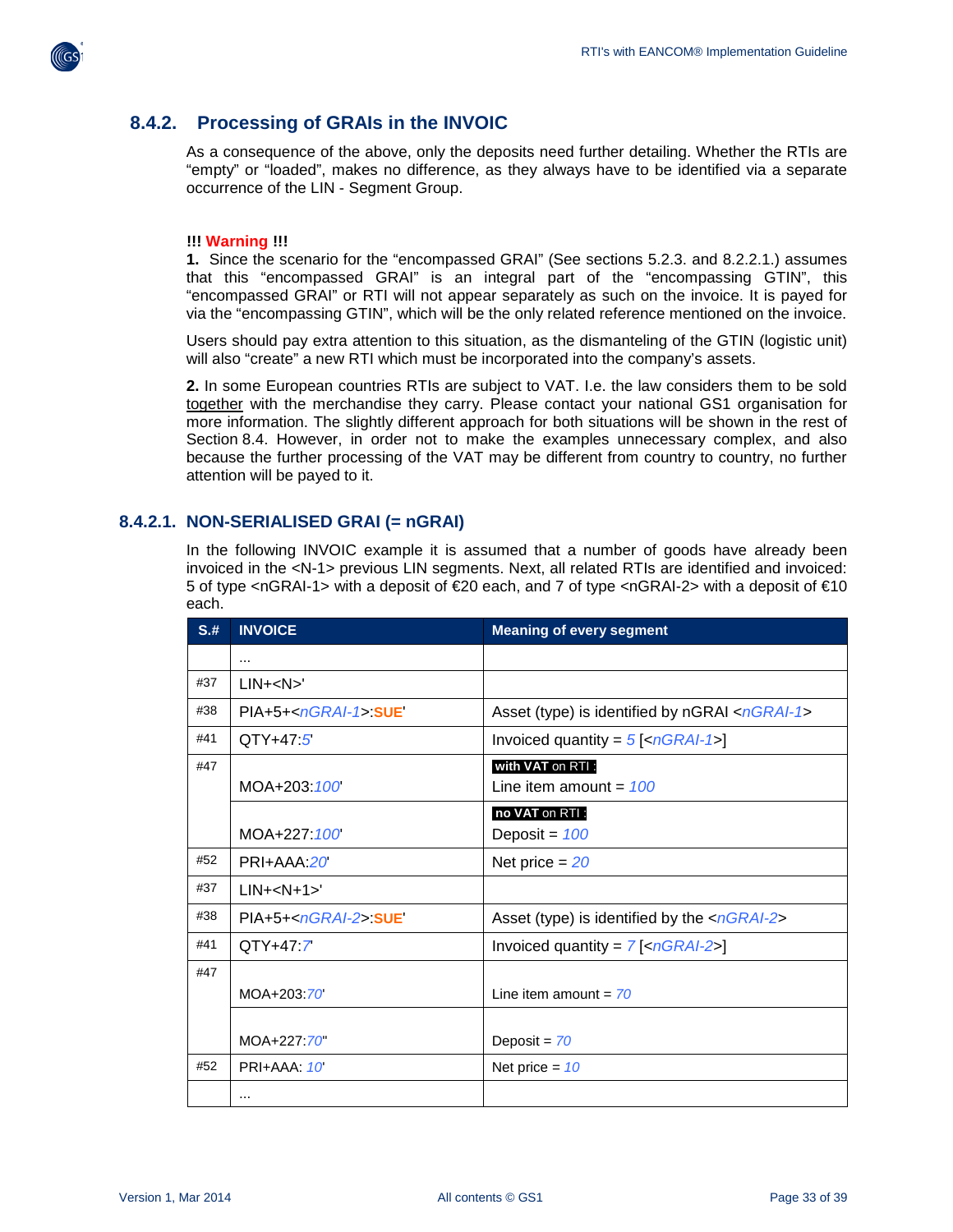

The RTIs are identified in the PIA with a non serialized GRAI. The deposit value of the RTI is specified in the PRI Segment, and the total number of RTIs in the QTY segment.

The exact settlement system is left to the discretion of each national GS1 organisation. This way users are assured that country-specific tax and legal requirements are met. Please contact your national GS1 organisation for more details.

#### **8.4.2.2. SERIALISED GRAI (= sGRAI)**

In addition to the preceding INVOIC example, here is how to handle **s**GRAIs in the INVOIC. Segments which are identical for both types of GRAI, are marked in grey.

In this example it is assumed that a number of goods have already been invoiced in the <N-1> previous LIN segments. Next, all related RTIs are identified and invoiced: 5 RTIs of type <nGRAI-1> are identified with **s**GRAIs <sGRAI-1> to <sGRAI-5> and have a deposit of €20 each. Additionally, 7 RTIs of type <nGRAI-2>, with a deposit of €10 each, are identified with **s**GRAIs <sGRAI-10> to <sGRAI-16>.

| $S+$ | <b>INVOICE</b>                                                                              | <b>Meaning of every segment</b>                                 |  |
|------|---------------------------------------------------------------------------------------------|-----------------------------------------------------------------|--|
|      | $\cdots$                                                                                    |                                                                 |  |
| #37  | $LIN+$                                                                                      |                                                                 |  |
| #38  | PIA+5+ <ngrai-1>:SUE</ngrai-1>                                                              | Asset (type) is identified by nGRAI <ngrai-1></ngrai-1>         |  |
| #41  | QTY+47:5                                                                                    | Invoiced quantity = $5$ [< $nGRA-1$ >]                          |  |
| #47  | MOA+203:100                                                                                 | with VAT on RTI:<br>Line item amount = $100$                    |  |
|      | MOA+227:100                                                                                 | no VAT on RTI :<br>Deposit = $100$                              |  |
| #52  | PRI+AAA.20                                                                                  | Net price $= 20$                                                |  |
| #56  | $PAC + 5$                                                                                   | Current line item consist of 5 packaging units<br>[RTIs]        |  |
| #58  | PCI+<41G>'                                                                                  | Packaging units are marked with a GRAI                          |  |
| #59  | $GIN+DB++$<br>+ <sgrai-3>+<sgrai-4>+<sgra<br><math>1-5</math></sgra<br></sgrai-4></sgrai-3> | RTIs identified by sGRAIs<br>$\leq$ SGRAI-1> to $\leq$ SGRAI-5> |  |
| #37  | $LIN+N+1>$                                                                                  |                                                                 |  |
| #38  | PIA+5+ <ngrai-2> SUE</ngrai-2>                                                              | Asset (type) is identified by the <ngrai-2></ngrai-2>           |  |
| #41  | QTY+47.7                                                                                    | Invoiced quantity = $7$ [< $nGRAI-2$ >]                         |  |
| #47  | MOA+203:70                                                                                  | with VAT on RTI:<br>Line item amount = $70$                     |  |
|      | MOA+227:70                                                                                  | no VAT on RTI:<br>Deposit = $70$                                |  |
| #52  | PRI+AAA: 10                                                                                 | Net price = $10$                                                |  |
| #56  | $PAC+7$                                                                                     | Current line item consist of 7 packaging units<br>[RTIs]        |  |
| #58  | PCI+<41G>'                                                                                  | Packaging units are marked with a GRAI                          |  |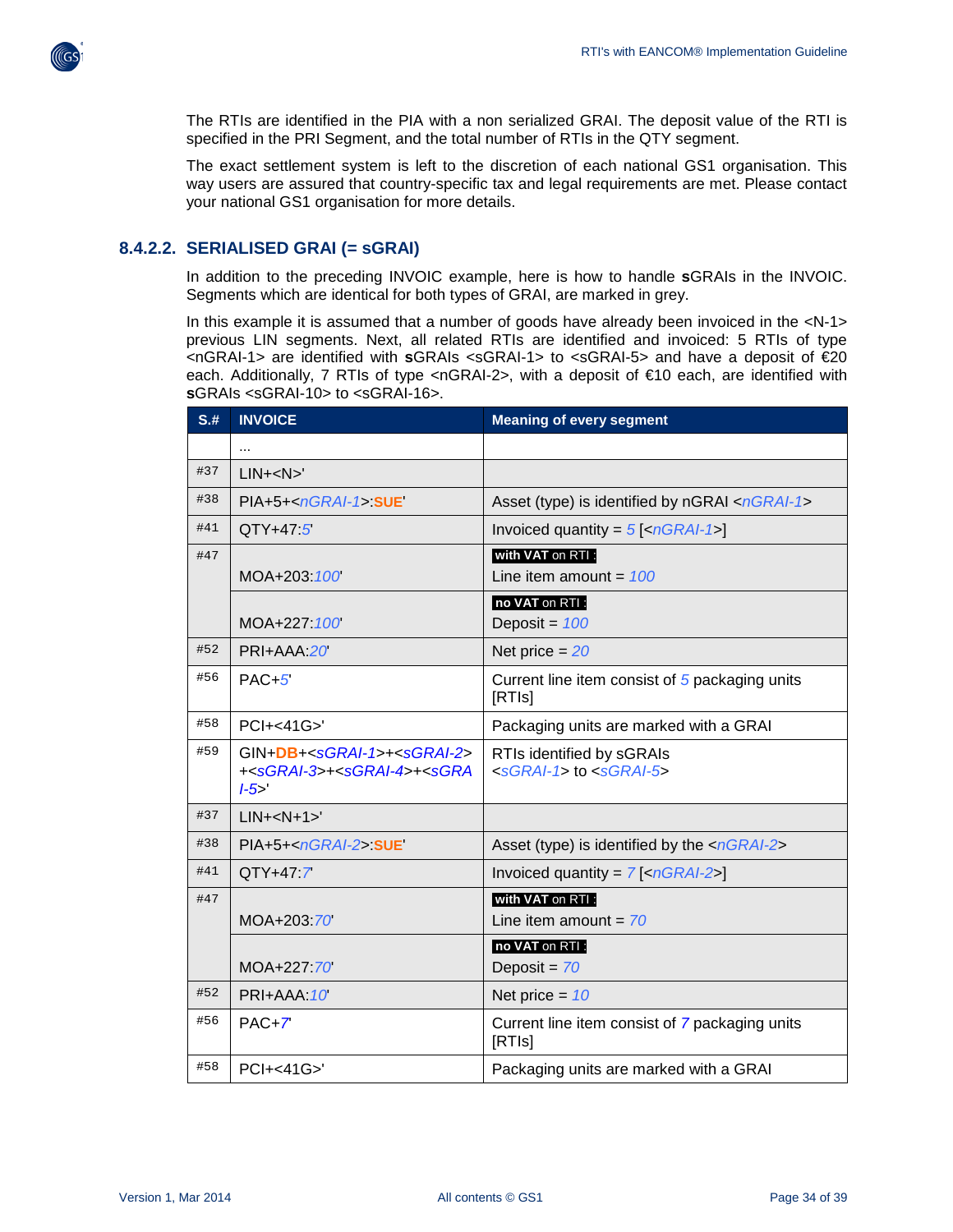

| $S+$ | <b>INVOICE</b>                                                                                                                                                                         | <b>Meaning of every segment</b>                                   |
|------|----------------------------------------------------------------------------------------------------------------------------------------------------------------------------------------|-------------------------------------------------------------------|
| #59  | GIN+DB+ <sgrai-<br><math>-10</math>&gt;+<sgrai-11>+<br/><math>&lt;</math>sGRAI-12&gt;+<math>&lt;</math>sGRAI-13&gt;+<math>&lt;</math>sGR<br/><math>Al-14</math></sgrai-11></sgrai-<br> | RTIs identified by sGRAIs<br>$\leq$ SGRAI-10> to $\leq$ SGRAI-14> |
| #59  | $GIN+DB++6-$                                                                                                                                                                           | RTIs identified by sGRAIs<br>$\leq$ SGRAI-15> to $\leq$ SGRAI-16> |
|      |                                                                                                                                                                                        |                                                                   |

The PAC segment (#56) is necessary to get to the PCI-GIN group. Its information must be identical to the preceding QTY segment (#41).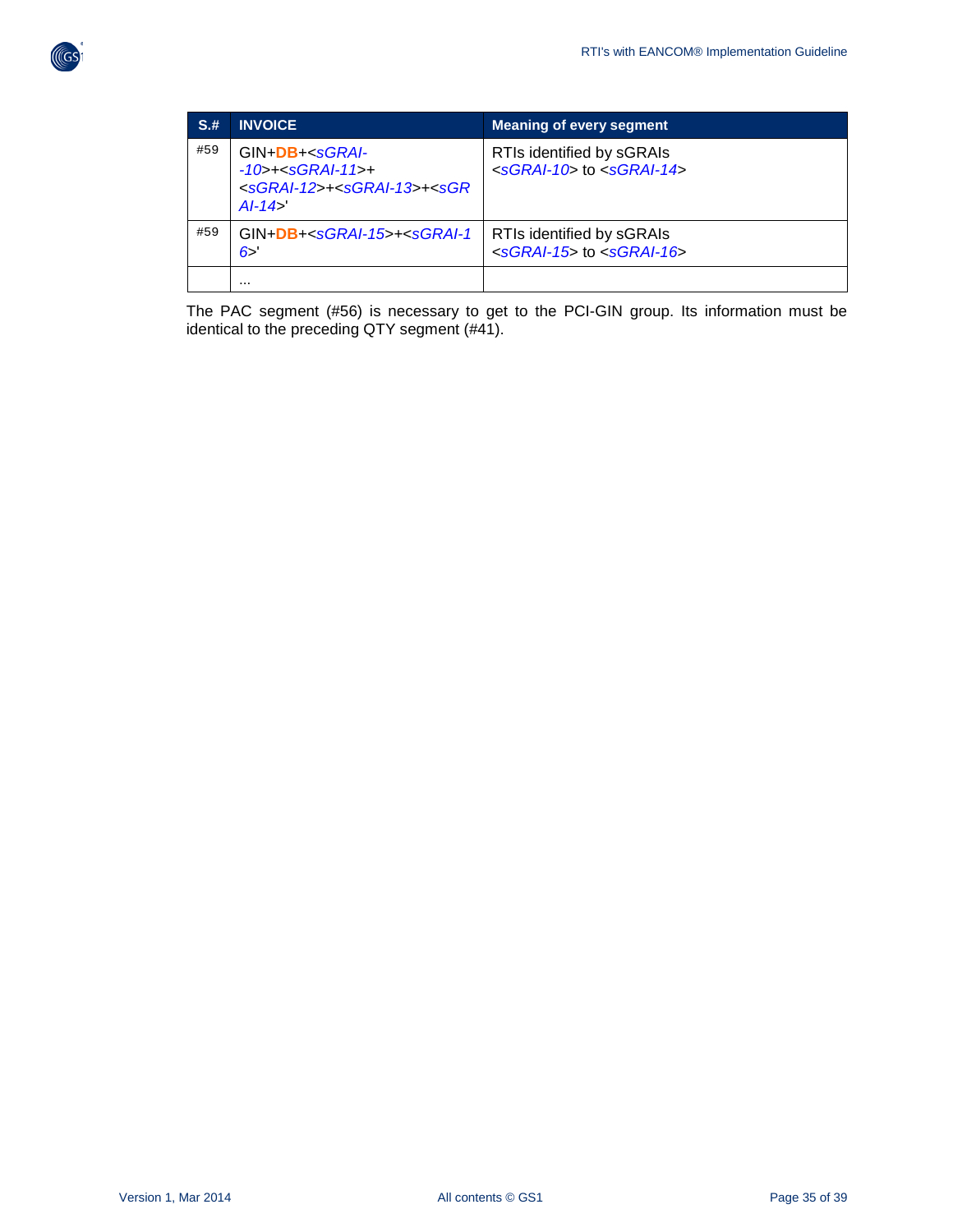

# <span id="page-35-0"></span>**9. Appendix 1 – Source Reference recapitulation**

| <b>Number</b>    | Reference name                                                     | <b>Source</b>    | <b>Version</b>     |
|------------------|--------------------------------------------------------------------|------------------|--------------------|
| Ref1             | <b>Business Requirements</b><br>Document (BRD)                     | GS1 Nederland    | $1.0 - 19/10/2005$ |
| Ref2             | Logistics Interoperability Model (LIM)                             | GS <sub>1</sub>  | 1.0 June 2007      |
| Ref3             | Reusable Transport Items (RTI) –<br>Organisational Recommendations | ECR Europe / CCG | 2003               |
| Ref4             | <b>GENERAL SPECIFICATIONS</b>                                      | GS <sub>1</sub>  |                    |
| Ref5             | UN/CEFACT                                                          | UN/CEFACT        | 2008               |
| Ref <sub>6</sub> | CD ROM EANCOM® 2002                                                | GS <sub>1</sub>  | 2002               |
| Ref7             | Despatch<br>GS1 in Europe<br>Advice<br>Guideline                   | GS1 in Europe    | May 2008           |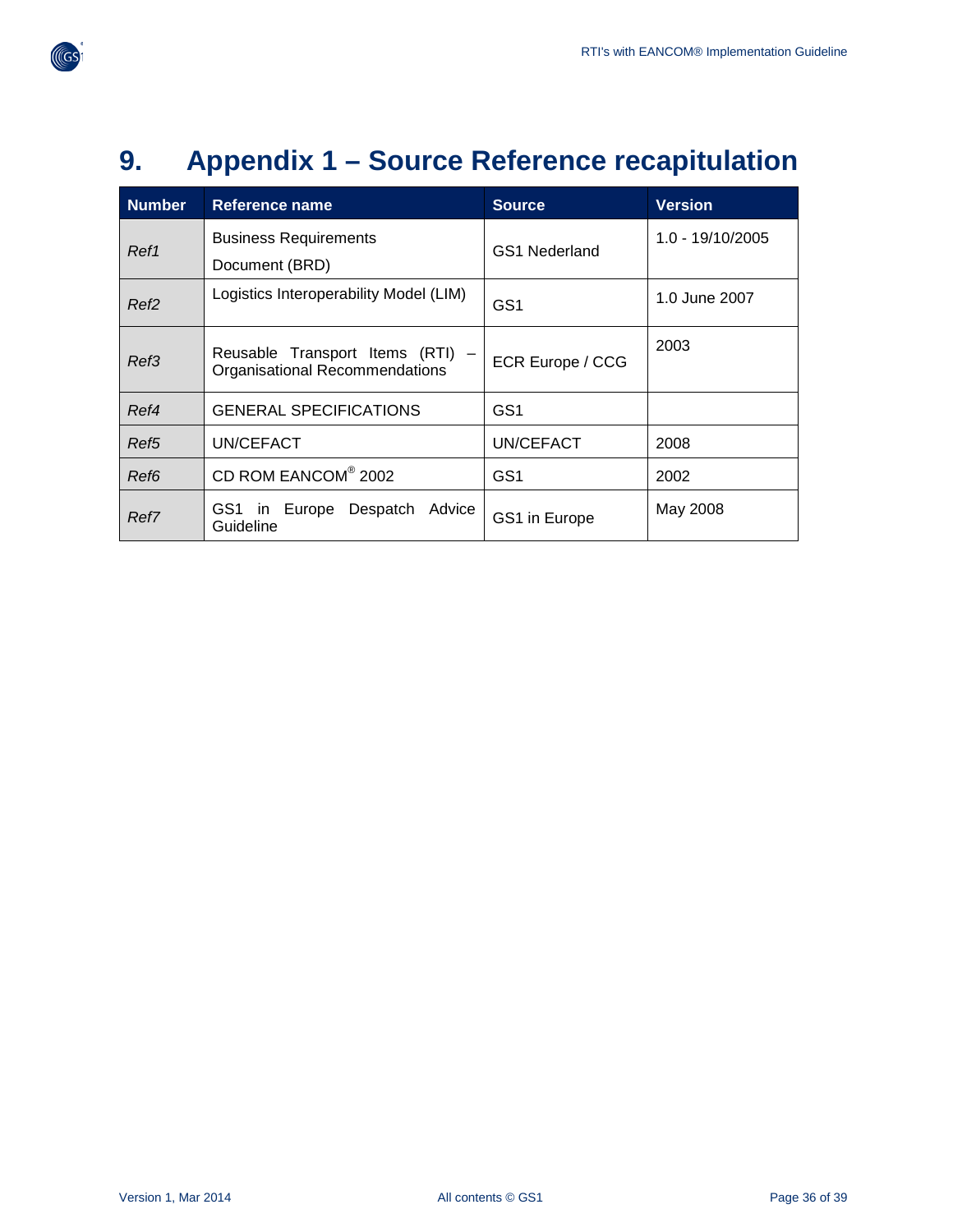

# <span id="page-36-0"></span>**10. Appendix 2 – Glossary of terms**

|                                             | <b>DEFINITION</b>                                                                                                                                                                                                                                                                                                                                                                                                                                                                | <b>SOURCE</b>                              |
|---------------------------------------------|----------------------------------------------------------------------------------------------------------------------------------------------------------------------------------------------------------------------------------------------------------------------------------------------------------------------------------------------------------------------------------------------------------------------------------------------------------------------------------|--------------------------------------------|
| AI                                          | Abbreviation for Application Identifier                                                                                                                                                                                                                                                                                                                                                                                                                                          |                                            |
|                                             | Abbreviation for Automatic Identification and Data<br>Capture.                                                                                                                                                                                                                                                                                                                                                                                                                   | (Ref4) GENERAL<br><b>SPECIFICATIONS V8</b> |
| 10.1.1.1.1.1.<br><b>AIDC</b>                | A technology used to automatically capture data.<br>AIDC technologies include barcode symbols, smart<br>cards, biometrics and RFID.                                                                                                                                                                                                                                                                                                                                              |                                            |
|                                             | Party undertaking the transportation of goods from<br>one point to another.                                                                                                                                                                                                                                                                                                                                                                                                      | $(Ref2)$ LIM                               |
| Carrier                                     | The party that provides freight transportation services<br>or a physical or electronic mechanism that carries<br>data.                                                                                                                                                                                                                                                                                                                                                           | (Ref4) GENERAL<br>SPECIFICATIONS V8        |
|                                             | The carrier is the party undertaking the transport of<br>goods from one point to another.                                                                                                                                                                                                                                                                                                                                                                                        | (Ref2) LIM                                 |
| Carrier/forwarder                           | The freight forwarder is the party arranging the<br>carriage of goods including connected services and/or<br>associated formalities on behalf of a shipper or<br>consignee.                                                                                                                                                                                                                                                                                                      | (Ref5) UN/CEFACT                           |
| <b>Company Number</b>                       | A component of the GS1 Company Prefix. GS1 Local<br>Member Organisations assign GS1 Company<br>Prefixes to entities that administer the allocation of<br>GS1 System identification numbers. These entities<br>may be, for example, commercial companies, not for<br>profit organisations, governmental agencies, and<br>business units within organisations. Criteria to qualify<br>for the Assignment of a GS1 Company Prefix are set<br>by the GS1 Local Member Organisations. | (Ref4) GENERAL<br>SPECIFICATIONS V8        |
| Consignee                                   | The party by whom the goods, cargo or containers<br>are meant to be received. The actual physical receipt<br>can take place by another party.                                                                                                                                                                                                                                                                                                                                    | $(Ref2)$ LIM                               |
| Consignor                                   | The party by whom the goods, cargo or containers<br>are sent. The physical dispatch can be done by<br>another party. Synonym: Shipper.                                                                                                                                                                                                                                                                                                                                           | $(Ref2)$ LIM                               |
| Despatch advice                             | A message specifying details for goods despatched or<br>ready for despatch under agreed conditions.                                                                                                                                                                                                                                                                                                                                                                              | ( $Ref6$ ) EANCOM <sup>®</sup> 2002        |
| <b>Global Location Number</b><br><b>GLN</b> | The GS1 Identification Key used to identify physical<br>locations or legal entities. The key is comprised of a<br>GS1 Company Prefix, Location Reference and Check<br>Digit.                                                                                                                                                                                                                                                                                                     | (Ref4) GENERAL<br><b>SPECIFICATIONS V8</b> |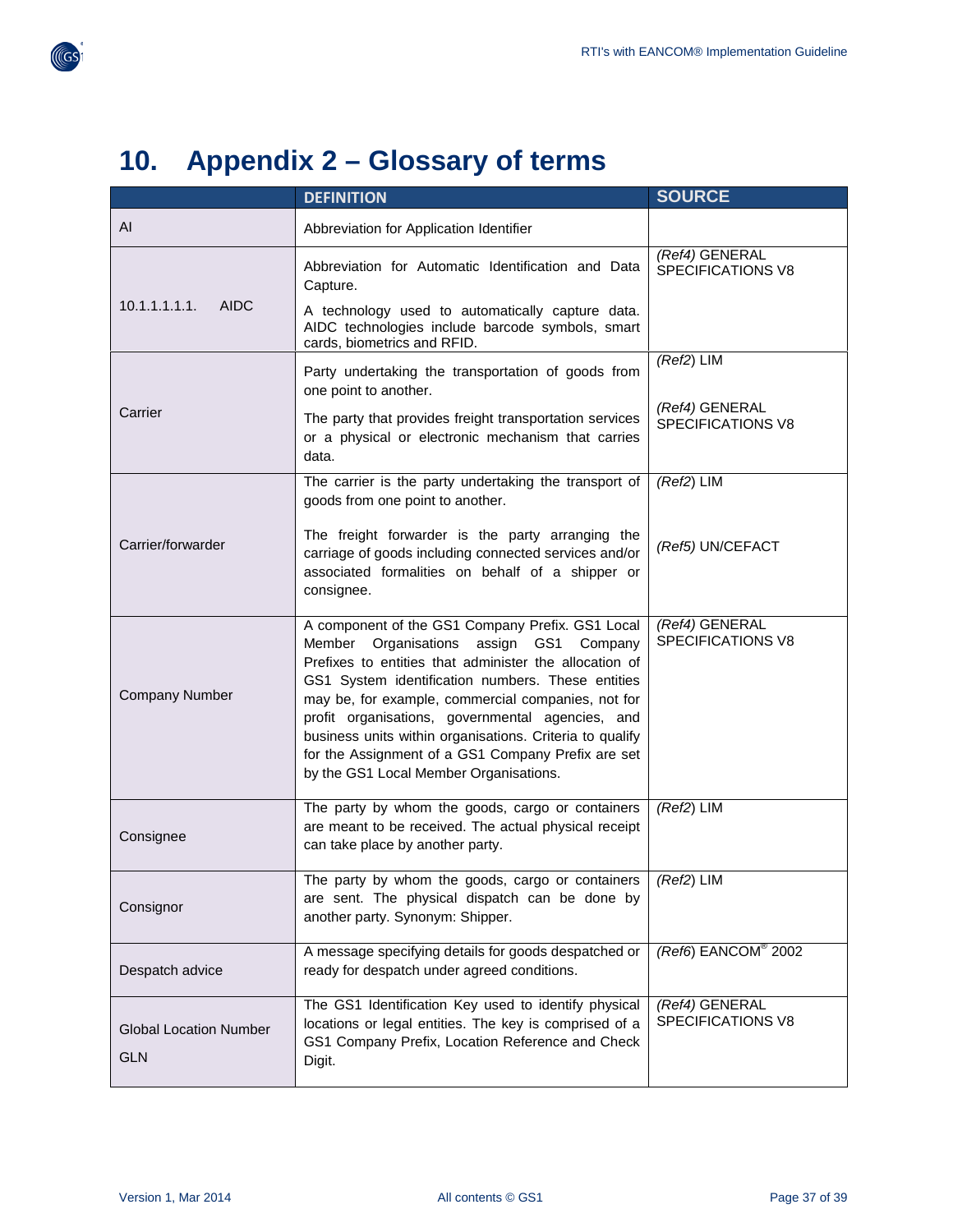

| <b>Global Trade Item Number</b><br>$GTIN^®$ | The GS1 Identification Key used to identify trade<br>items. The key is comprised of a GS1 Company<br>Prefix followed by an Item Reference Number and a<br>check digit.<br>Identification of a trade item, which is defined as any<br>item (product or service) upon, which there is a need<br>to retrieve pre-defined information and that may be<br>priced or ordered or invoiced at any point in any<br>supply chain.<br>A Global Trade Item Number® may use the GTIN-8,<br>GTIN-12, GTIN-13, or GTIN-14 Data Structure. | (Ref4) GENERAL<br>SPECIFICATIONS V8          |
|---------------------------------------------|----------------------------------------------------------------------------------------------------------------------------------------------------------------------------------------------------------------------------------------------------------------------------------------------------------------------------------------------------------------------------------------------------------------------------------------------------------------------------------------------------------------------------|----------------------------------------------|
| <b>GLN</b>                                  | Abbreviation for the Global Location Number.                                                                                                                                                                                                                                                                                                                                                                                                                                                                               |                                              |
| <b>GS1 Check Digit</b><br>Calculation       | A GS1 System algorithm for the calculation of a<br>Check Digit to verify accuracy of data. (e.g.: Mod 10,<br>Price check digit).                                                                                                                                                                                                                                                                                                                                                                                           | (Ref4) GENERAL<br><b>SPECIFICATIONS V8</b>   |
| GS1 Company Prefix                          | Part of the GS1 System identification number<br>consisting of a GS1 Prefix and a Company Number,<br>both of which are allocated by GS1 Member<br>Organisations.                                                                                                                                                                                                                                                                                                                                                            | $(Ref4)$ GENERAL<br><b>SPECIFICATIONS V8</b> |
| <b>GS1 General</b><br>Specifications        | Defines the GS1 System data and application<br>standards related to the marking and automatic<br>identification of trade items, locations, logistic units,<br>assets, and more using bar code, RFID, and GS1<br>Identification Keys.                                                                                                                                                                                                                                                                                       | (Ref4) GENERAL<br>SPECIFICATIONS V8          |
| $GTIN^®$                                    | Abbreviation for the Global Trade Item Number®.                                                                                                                                                                                                                                                                                                                                                                                                                                                                            |                                              |
| Inventory report (INVRPT)                   | A message specifying information related to held<br>inventories and planned or targeted inventories. The<br>Inventory Report message is intended to be used in<br>either direction between trading partners.                                                                                                                                                                                                                                                                                                               |                                              |
| Invoice<br>(INVOIC)                         | A message claiming payment for goods or services<br>supplied under conditions agreed between the seller<br>and the buyer.                                                                                                                                                                                                                                                                                                                                                                                                  | $(Ref6)$ EANCOM® 2002                        |
| Instruction to despatch<br>(INSDES)         | A message from a party to another party who has<br>control over ordered goods, providing instructions to<br>despatch or collect a consignment according to<br>conditions specified in the message                                                                                                                                                                                                                                                                                                                          | (Ref6) EANCOM <sup>®</sup> 2002              |
| Logistic service provider                   | Party providing logistic services such as warehousing,<br>re-packing products, distribution and assembly.<br>Synonym: Third-party logistics provider (3PL)                                                                                                                                                                                                                                                                                                                                                                 | $(Ref2)$ LIM                                 |